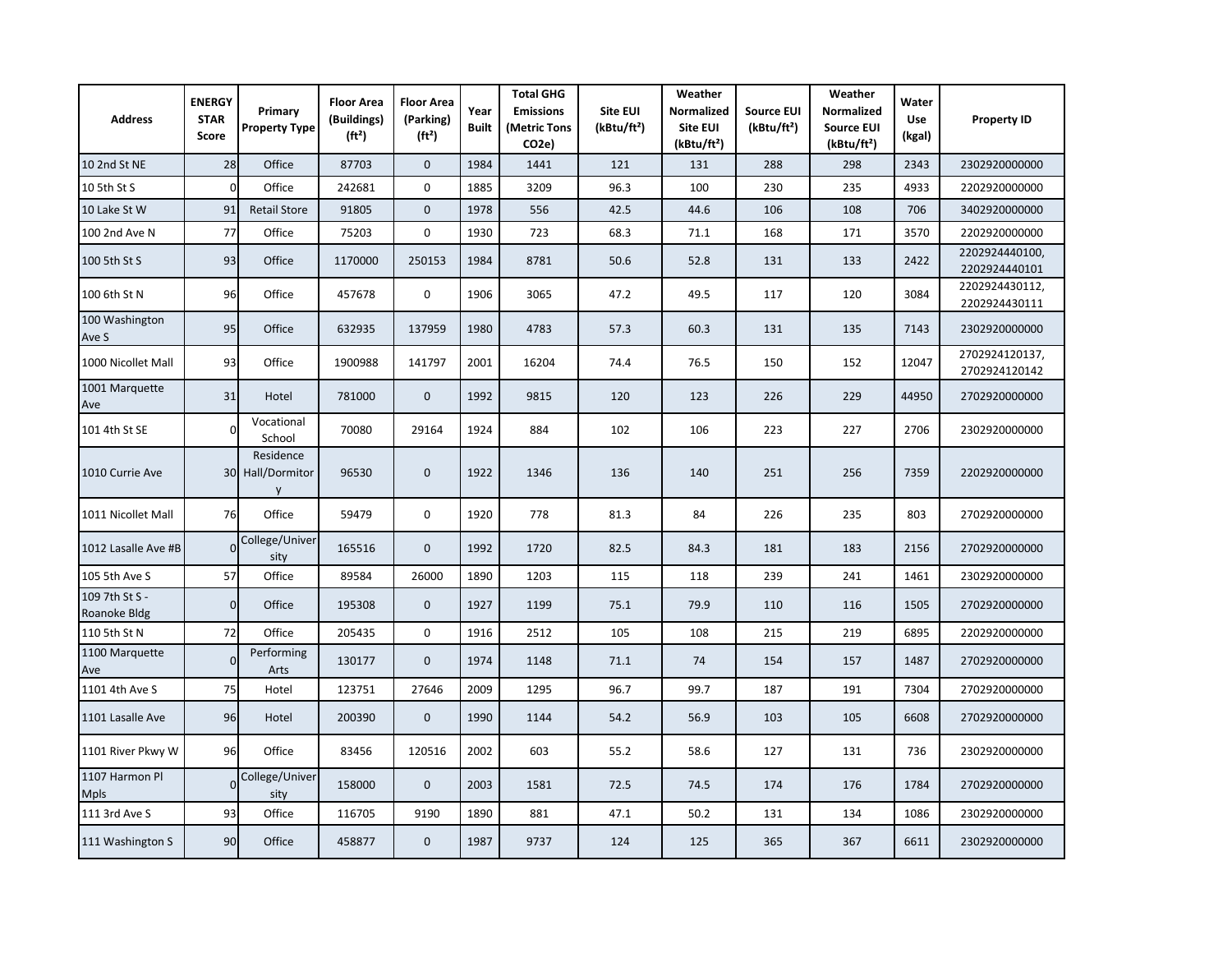| 1115 2nd Ave S                    | $\overline{0}$ | Hotel                                | 485920 | 81640        | 2007 | 2274 | 45.3 | 46.1        | 83   | 84          | 7963  | 2702920000000                   |
|-----------------------------------|----------------|--------------------------------------|--------|--------------|------|------|------|-------------|------|-------------|-------|---------------------------------|
| 112 19th Ave NE                   | $\Omega$       | K-12 School                          | 53450  | 25000        | 1975 | 288  | 54.7 | 58.2        | 97.5 | 101         | 705   | 1102920000000                   |
| 1130 Nicollet Mall                | $\Omega$       | Mixed Use<br>Property                | 55237  | 7500         | 1976 | 1634 | 255  | 263         | 517  | 526         | 1010  | 2702920000000                   |
| 114 3rd St N                      | 99             | Office                               | 82572  | $\mathbf 0$  | 1920 | 339  | 51.2 | 54.7        | 76.1 | 79.8        | 373   | 2202920000000                   |
| 119 4th St N                      | 68             | Office                               | 104843 | $\mathbf 0$  | 1894 | 1134 | 96.8 | 99.8        | 193  | 196         | 1507  | 2202920000000                   |
| 12 6th St S                       | 83             | Hotel                                | 371120 | $\mathbf 0$  | 2016 | 2859 | 71.7 | 76          | 136  | 141         | 7348  | 2202920000000                   |
| 120 6th St S                      | 56             | Office                               | 508606 | 70225        | 1960 | 8502 | 152  | 158         | 294  | 301         | 3401  | 2202920000000                   |
| 1200 Marquette<br>Ave             | 36             | Worship<br>Facility                  | 120000 | 12000        | 1897 | 793  | 64.2 | 69.9        | 119  | 124         | 568   | 2702920000000                   |
| 1200 Washington<br>Ave S          | $\overline{2}$ | Office                               | 113333 | 85000        | 1941 | 4794 | 237  | 237         | 727  | 727         | 2632  | 2602920000000                   |
| 1201 Broadway W                   | 17             | Worship<br>Facility                  | 54861  | 30000        | 1978 | 409  | 54.8 | 56.6        | 131  | 133         | 583   | 1602920000000                   |
| 121 8th St S                      | 90             | Office                               | 511622 | 73000        | 1981 | 3735 | 72.2 | 74.9        | 129  | 132         | 582   | 2702924110080,<br>2702924110081 |
| 122 Franklin Ave W                | 79             | Office                               | 71756  | $\mathbf 0$  | 1963 | 615  | 92   | $\mathbf 0$ | 154  | $\mathbf 0$ | 851   | 2702920000000                   |
| 1220 Marshall St -<br>brew House  | 86             | Office                               | 100834 | 89648        | 1908 | 922  | 72.9 | 75.7        | 162  | 164         | 406   | 1502920000000                   |
| 123 3Rd St N                      | 93             | Office                               | 171822 | 21923        | 1911 | 1183 | 65.3 | 69          | 124  | 128         | 1867  | 2202920000000                   |
| 125 Main St SE                    | 95             | Office                               | 51811  | 0            | 1875 | 337  | 51.5 | 53.3        | 115  | 117         | 1622  | 2302920000000                   |
| 1300 Godward St                   | 99             | Office                               | 173180 | 150000       | 1988 | 1075 | 37.1 | 37.8        | 107  | 108         | 2006  | 1802920000000                   |
| 1300 Olson<br><b>Memorial Hwy</b> |                | Pre-<br>0 school/Daycar<br>e         | 130000 | 10000        | 1970 | 772  | 55.3 | 58.9        | 106  | 110         | 3062  | 2102920000000                   |
| 1313 Nicollet Mall                | 45             | Hotel                                | 279745 | $\mathbf 0$  | 1963 | 3433 | 116  | 121         | 220  | 226         | 20452 | 2702920000000                   |
| 1330 Industrial Blvd              | 56             | Hotel                                | 164000 | $\mathbf{0}$ | 1979 | 1894 | 102  | 106         | 206  | 210         | 15070 | 1802920000000                   |
| 1330 Nicollet Mall                | $\overline{0}$ | Parking                              | 30000  | 300998       | 1983 | 261  | 82.9 | 89.4        | 153  | 161         | 54.7  | 2702920000000                   |
| 1340 Lagoon Ave                   | $\overline{2}$ | Office                               | 65326  | $\mathbf 0$  | 2012 | 2024 | 169  | 174         | 532  | 548         | 3330  | 3302924430205,<br>3302924430206 |
| 1450 Lake St W                    | 97             | Supermarket/<br><b>Grocery Store</b> | 53070  | $\mathbf 0$  | 1939 | 1322 | 180  | 185         | 436  | 440         | 2198  | 3302920000000                   |
| 15 5th St S                       | 69             | Office                               | 145154 | $\mathbf 0$  | 1916 | 1624 | 123  | 133         | 204  | 214         | 2405  | 2202920000000                   |
| 1500 6Th St NE                    | 95             | K-12 School                          | 51864  | 36388        | 1965 | 292  | 54.4 | 58          | 101  | 107         | 588   | 1402920000000                   |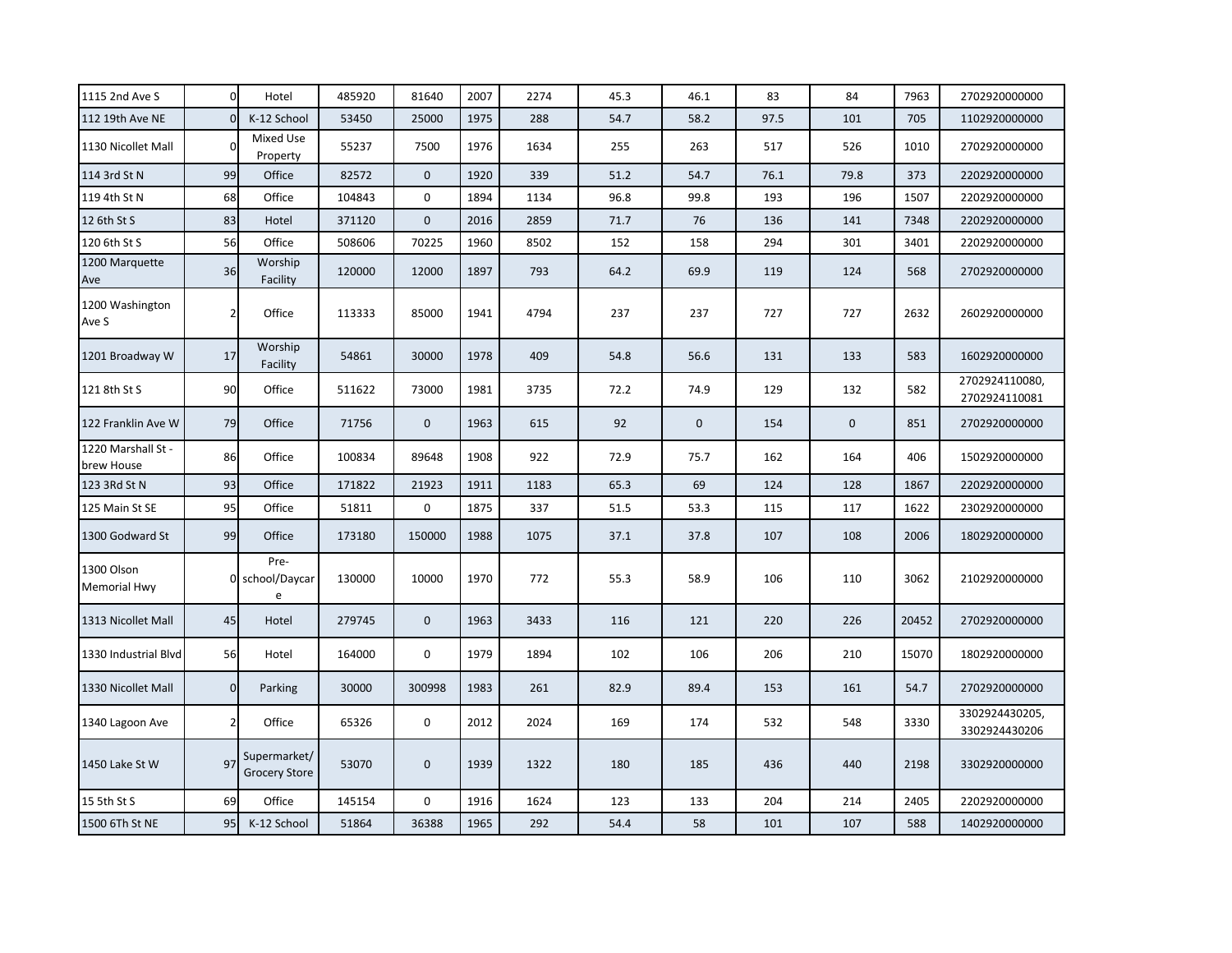| 1500 Washington<br>Ave S              | 72             | Hotel                                  | 195000 | 0           | 1984 | 1779 | 88.9 | 94.2 | 164  | 172  | 7258 | 2602920000000                   |
|---------------------------------------|----------------|----------------------------------------|--------|-------------|------|------|------|------|------|------|------|---------------------------------|
| 1518 Chestnut Ave                     | 85             | <b>Mixed Use</b><br>Property           | 205812 | 30000       | 1932 | 2023 | 58.4 | 60.6 | 170  | 175  | 1581 | 2202924330047,<br>2702924220078 |
| 1520 New Brighton<br>Blvd -home Depot | 77             | <b>Retail Store</b>                    | 129711 | $\mathbf 0$ | 1997 | 1206 | 66.4 | 69.3 | 163  | 166  | 1061 | 1302920000000                   |
| 1540 New Brighton<br><b>Blvd</b>      | 25             | Supermarket/<br><b>Grocery Store</b>   | 64130  | $\mathbf 0$ | 2013 | 2425 | 265  | 270  | 661  | 667  | 2792 | 1302920000000                   |
| 16 9th St S #1                        |                | Fitness<br>0 Center/Health<br>Club/Gym | 120000 | 0           | 1990 | 1999 | 160  | 164  | 300  | 304  | 4287 | 2702920000000                   |
| 1601 Laurel Ave                       | 25             | Worship<br>Facility                    | 56400  | $\mathbf 0$ | 1908 | 343  | 64   | 68.7 | 110  | 115  | 1268 | 2702920000000                   |
| 1615 River Rd W                       | 58             | Office                                 | 139795 | $\mathbf 0$ | 2009 | 1651 | 125  | 129  | 215  | 219  | 1430 | 1502920000000                   |
| 1616 Buchanan St<br><b>NE</b>         | 54             | K-12 School                            | 82664  | $\mathbf 0$ | 1966 | 530  | 63   | 66.9 | 116  | 120  | 1281 | 1302920000000                   |
| 1621 Hennepin Ave                     | $\Omega$       | Office                                 | 139343 | $\mathbf 0$ | 1919 | 698  | 51.8 | 55.7 | 90.7 | 94.8 | 390  | 1302920000000                   |
| 1630 4Th St Ne                        | 70             | K-12 School                            | 68337  | 40000       | 1950 | 364  | 70.4 | 76.8 | 99.5 | 106  | 475  | 1402920000000                   |
| 1635 Hennepin Ave                     | $\overline{0}$ | Office                                 | 90260  | $\mathbf 0$ | 1910 | 1000 | 124  | 132  | 203  | 210  | 2750 | 2702920000000                   |
| 1650 New Brighton<br><b>B</b> lvd     | 87             | <b>Retail Store</b>                    | 134918 | 265417      | 1997 | 1472 | 74.6 | 77.1 | 190  | 194  | 1239 | 1302920000000                   |
| 17 Washington Ave<br>N                | 29             | <b>Bank Branch</b>                     | 56935  | 0           | 1969 | 755  | 117  | 121  | 236  | 242  | 218  | 2202920000000                   |
| 1700 2Nd St Ne                        | 40             | Office                                 | 54586  | 50000       | 2001 | 746  | 161  | 166  | 252  | 256  | 1762 | 1402920000000                   |
| 1750 Hennepin Ave                     | $\overline{0}$ | Museum                                 | 236000 | 50000       | 1970 | 3700 | 144  | 149  | 281  | 288  | 6995 | 2802920000000                   |
| 19 8th St N                           | 89             | Hotel                                  | 137304 | $\mathbf 0$ | 2015 | 1039 | 64   | 66.5 | 134  | 138  | 5105 | 2202920000000                   |
| 1900 Nicollet Ave                     | 39             | Worship<br>Facility                    | 90000  | 0           | 1948 | 591  | 73.7 | 79   | 120  | 126  | 507  | 2702920000000                   |
| 1917 Logan Ave S                      | 73             | Worship<br>Facility                    | 53048  | 2000        | 1916 | 206  | 59   | 64.3 | 74   | 79.6 | 78.3 | 2802920000000                   |
| 1936 Lyndale Ave S                    | $\overline{0}$ | Other                                  | 85700  | 10000       | 1906 | 523  | 66.8 | 71.8 | 111  | 116  | 422  | 2802920000000                   |
| 20 Washington Ave                     | 97             | Office                                 | 212724 | $\mathbf 0$ | 1964 | 1502 | 52.5 | 54.2 | 123  | 125  | 3328 | 2302920000000                   |
| 200 3rd Ave N -<br>colonial Warehouse | 98             | Office                                 | 251465 | 0           | 1885 | 1220 | 42.2 | 44.6 | 86.3 | 89   | 1555 | 2202920000000                   |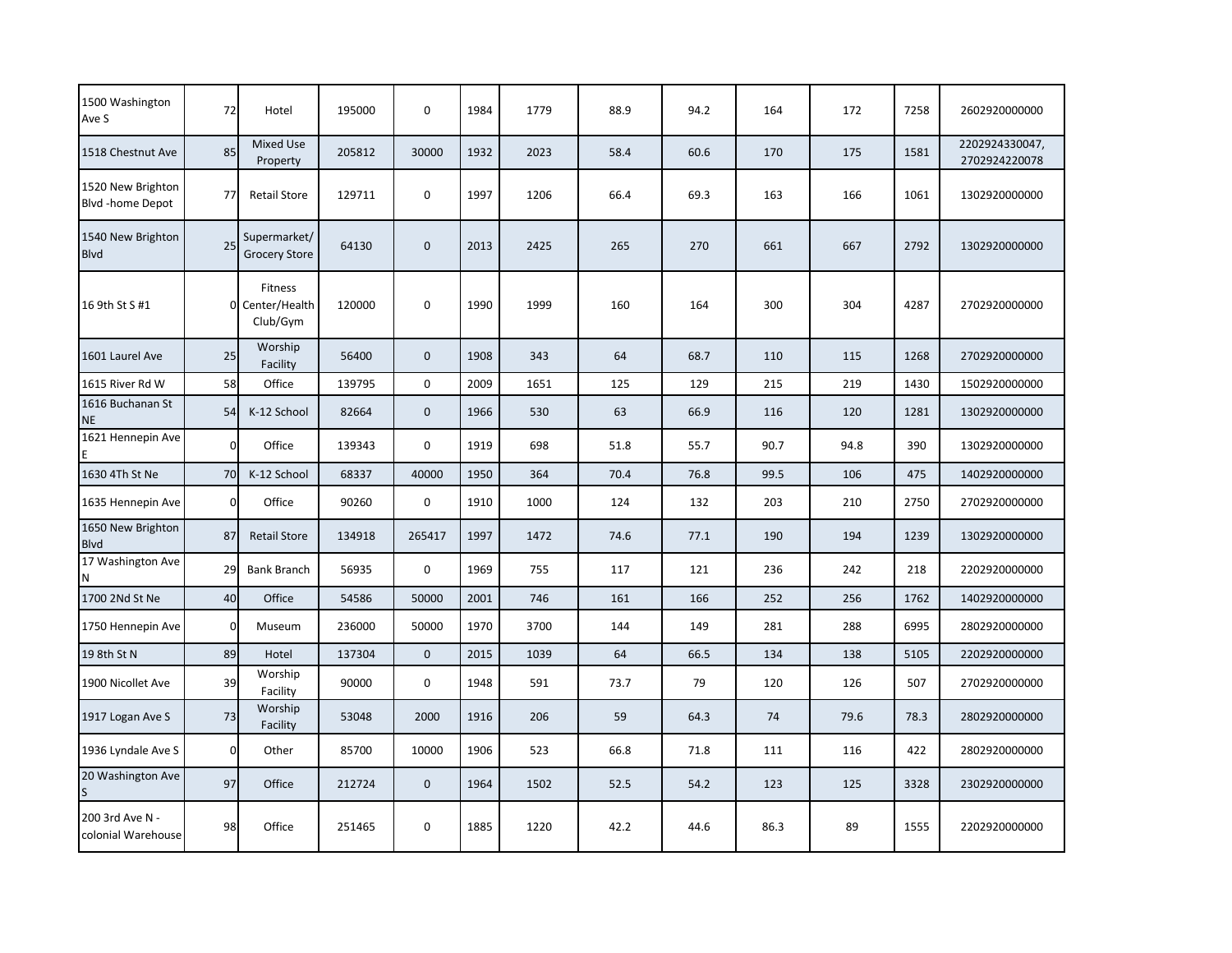| 200 5th St S                     | $\overline{0}$ | Other                                          | 812848  | 0           | 1920 | 17504 | 143  | 147  | 372  | 380  | 9349        | 2302924330878,<br>2302924330016,<br>2302924330879 |
|----------------------------------|----------------|------------------------------------------------|---------|-------------|------|-------|------|------|------|------|-------------|---------------------------------------------------|
| 200 6th St S                     | 97             | Office                                         | 1467832 | 316454      | 1981 | 10088 | 39.7 | 40.6 | 118  | 119  | 13864       | 2702920000000                                     |
| 201 Chicago Ave S                | 41             | Office                                         | 62400   | $\mathbf 0$ | 2012 | 848   | 116  | 120  | 242  | 245  | 691         | 2302920000000                                     |
| 2021 Hennepin Ave                | 84             | Office                                         | 115000  | 0           | 1923 | 1010  | 83.6 | 86.2 | 158  | 160  | 1216        | 1802920000000                                     |
| 2025 East River<br>Pkwy          |                | Hospital<br>(General<br>Medical &<br>Surgical) | 103570  | $\pmb{0}$   | 1990 | 2950  | 274  | 274  | 512  | 511  | 3333        | 3102920000000                                     |
| 2101 Kennedy St<br><b>NE</b>     | $\overline{0}$ | Office                                         | 159980  | 0           | 1919 | 0     | 60.8 | 62.4 | 93.2 | 94.8 | 4691        | 1302920000000                                     |
| 2101 Summer St                   | $\overline{0}$ | Parking                                        | 190675  | 190675      | 2002 | 109   | 3.1  | 3.2  | 9.8  | 10.2 | $\Omega$    | 1302924410035,<br>1302924410036                   |
| 2121 Lake St E -<br>ymca         |                | <b>Fitness</b><br>0 Center/Health<br>Club/Gym  | 135000  | 45000       | 2000 | 858   | 70.9 | 71.9 | 116  | 117  | 6499        | 102824000000                                      |
| 2123 Clinton Ave S               | 96             | K-12 School                                    | 50100   | 28000       | 1914 | 218   | 54   | 58.1 | 80.6 | 84.9 | 957         | 3402920000000                                     |
| 217 5th Ave N                    | 75             | Office                                         | 62775   | 162         | 1915 | 591   | 59.8 | 60.6 | 163  | 166  | 2.9         | 2202920000000                                     |
| 2215 Park Ave                    | $\overline{0}$ | Parking                                        | 174126  | 174126      | 1987 | 146   | 4.6  | 4.8  | 14.4 | 15   | 28.4        | 3502920000000                                     |
| 222 9th St S                     | 91             | Office                                         | 907692  | 128000      | 1985 | 7286  | 75.4 | 78   | 141  | 145  | 3268        | 2702920000000                                     |
| 2220 Riverside Ave               |                | Urgent<br>0 Care/Clinic/Ot<br>her Outpatient   | 110330  | $\mathbf 0$ | 1970 | 1098  | 86.1 | 91   | 174  | 181  | 1685        | 2502920000000                                     |
| 225 6th St S                     | 93             | Office                                         | 1636050 | 235981      | 1992 | 13312 | 55.1 | 57   | 141  | 143  | 13408       | 2702920000000                                     |
| 2300 Chicago Ave                 | $\Omega$       | Mixed Use<br>Property                          | 228092  | 3000        | 1951 | 1894  | 77.4 | 81.4 | 149  | 152  | 2933        | 3502920000000                                     |
| 2323 Riverside Ave               | $\Omega$       | Indoor Arena                                   | 56000   | $\mathbf 0$ | 1974 | 709   | 74.8 | 76.1 | 218  | 221  | $\mathbf 0$ | 2502920000000                                     |
| 2324 Emerson Ave                 | 88             | Worship<br>Facility                            | 88520   | $\mathbf 0$ | 1928 | 264   | 56   | 60.3 | 59   | 63.3 | 902         | 3302920000000                                     |
| 2329 Central Ave<br><b>NE</b>    | 78             | Office                                         | 50914   | 73430       | 1971 | 429   | 70.8 | 73.3 | 149  | 153  | 216         | 1202920000000                                     |
| 233 Park Ave                     | 57             | Office                                         | 52069   | $\mathbf 0$ | 1909 | 836   | 113  | 117  | 281  | 288  | 1494        | 2302920000000                                     |
| 24 3rd St N                      | 34             | Office                                         | 83000   | $\mathbf 0$ | 1894 | 1231  | 153  | 158  | 269  | 274  | 900         | 2202920000000                                     |
| 2400 Park Ave                    | 81             | Office                                         | 58000   | 31000       | 2008 | 661   | 102  | 105  | 203  | 205  | 974         | 3502920000000                                     |
| 2407 University Ave<br><b>SE</b> | 13             | Hotel                                          | 52866   | 0           | 1984 | 618   | 81.1 | 83.2 | 204  | 211  | 3448        | 3002920000000                                     |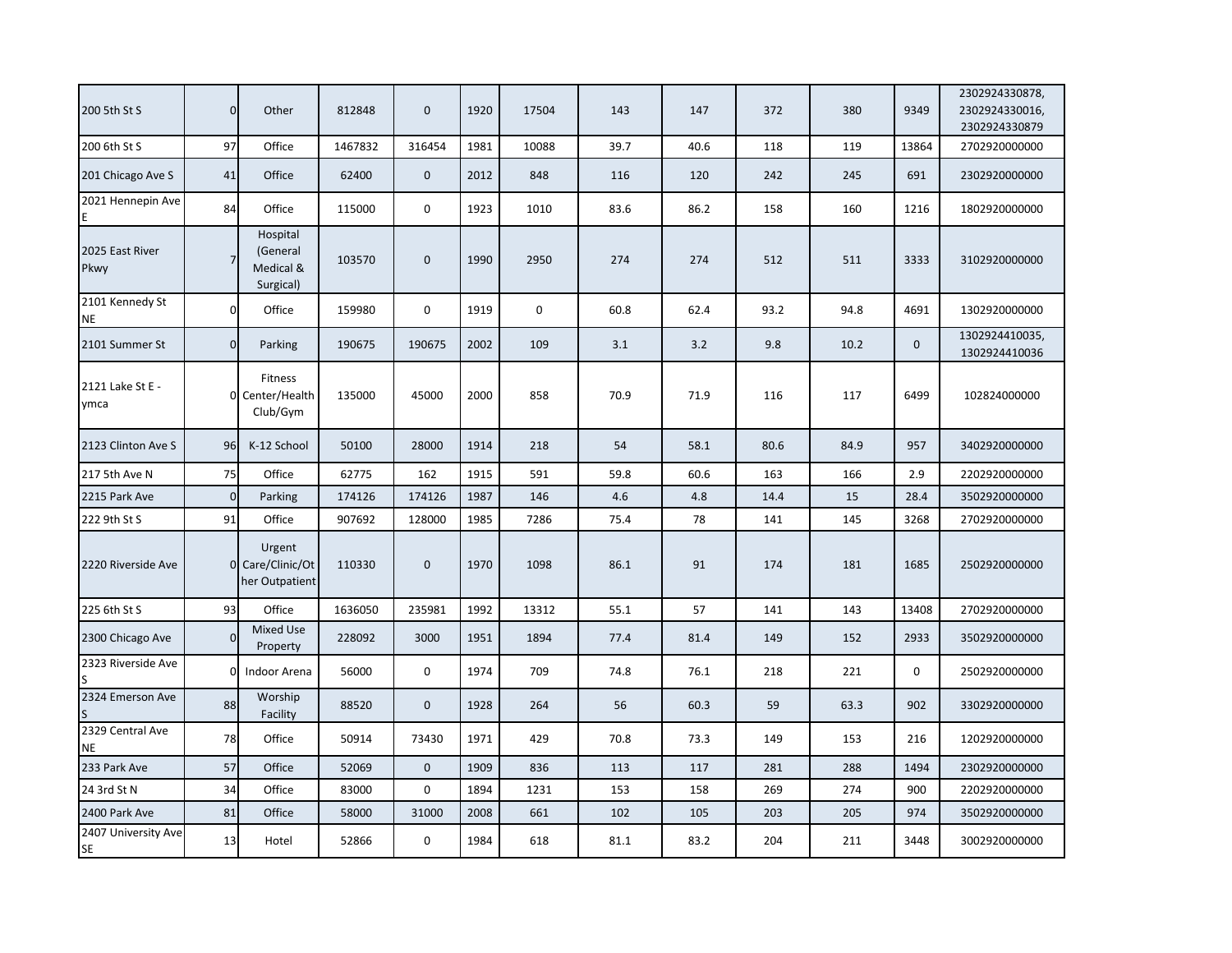| 2410 Irving Ave N       | 95             | K-12 School                                                         | 47000   | 10000       | 1969 | 266   | 53.5           | 57.5           | 102   | 107  | 354   | 1602920000000                   |
|-------------------------|----------------|---------------------------------------------------------------------|---------|-------------|------|-------|----------------|----------------|-------|------|-------|---------------------------------|
| 2414 7th St S           |                | Outpatient<br>$0$ <sup>Rehabilitation/</sup><br>Physical<br>Therapy | 294230  | 0           | 1975 | 4238  | 135            | 137            | 253   | 254  | 11293 | 2502920000000                   |
| 2430 3rd Ave S          | $\Omega$       | Museum                                                              | 466675  | $\Omega$    | 1915 | 8381  | 229            | 236            | 334   | 340  | 10255 | 3402920000000                   |
| 2430 3rd Ave S          | $\Omega$       | Museum                                                              | 85840   | $\mathbf 0$ | 2005 | 2879  | 362            | 366            | 611   | 613  | 5082  | 3402920000000                   |
| 2450 Riverside Ave      | 50             | Other -<br>Specialty<br>Hospital                                    | 238780  | $\bf{0}$    | 2011 | 5661  | 231            | 233            | 417   | 419  | 15682 | 2502924310021,<br>2502924430043 |
| 25 1st St N             | $\mathbf 0$    | Parking                                                             | 479718  | 479718      | 1982 | 175   | $\overline{2}$ | $\overline{2}$ | $6.2$ | 6.2  | 44.1  | 2202920000000                   |
| 250 Marquette Ave       | 97             | Office                                                              | 549348  | 116922      | 1972 | 7788  | 115            | 117            | 248   | 250  | 2612  | 2202920000000                   |
| 2500 3rd Ave S          | $\Omega$       | Parking                                                             | 128760  | 128760      | 1974 | 142   | 9              | 9.3            | 28.3  | 29.1 | 8.5   | 3402920000000                   |
| 2500 6th St S           |                | College/Univer<br>sity                                              | 150639  | $\mathbf 0$ | 1924 | 1418  | 93.9           | 98.6           | 166   | 171  | 471   | 2502920000000                   |
| 2500 Lake St E          | 83             | <b>Retail Store</b>                                                 | 127231  | 291369      | 1976 | 1504  | 76.2           | 79.4           | 205   | 211  | 9269  | 3602920000000                   |
| 2501 Stevens Ave S      | $\Omega$       | College/Univer<br>sity                                              | 137463  | 37062       | 1973 | 2553  | 208            | 216            | 330   | 339  | 1822  | 3402920000000                   |
| 2512 7th St S           |                | Outpatient<br>Rehabilitation/<br>Physical<br>Therapy                | 173722  | 0           | 1945 | 2498  | 138            | 141            | 253   | 256  | 6005  | 2502920000000                   |
| 2520 Lake St E          | $\overline{0}$ | <b>Strip Mall</b>                                                   | 107941  | 344400      | 1977 | 702   | 74.2           | 76.6           | 119   | 122  | 7650  | 3602920000000                   |
| 2525 Chicago Ave        | 43             | Hospital<br>(General<br>Medical &<br>Surgical)                      | 800000  | 525000      | 2013 | 18987 | 205            | 206            | 416   | 416  | 25497 | 3502920000000                   |
| 2530 Chicago Ave        |                | 12 Medical Office                                                   | 165000  | 160000      | 2009 | 3401  | 183            | 187            | 368   | 371  | 7836  | 3502920000000                   |
| 2540 Park Ave           | O              | Convention<br>Center                                                | 83721   | 0           | 1980 | 262   | 37.9           | 41.5           | 57.7  | 61.5 | 394   | 3502920000000                   |
| 255 2nd Ave S           | 12             | Office                                                              | 528599  | $\mathbf 0$ | 1900 | 12932 | 142            | 142            | 421   | 421  | 7645  | 2302920000000                   |
| 2700 Lake St E          | 87             | Office                                                              | 75000   | $\mathbf 0$ | 1917 | 685   | 63.3           | 66.5           | 159   | 164  | 306   | 3602920000000                   |
| 2701 Elliot Ave         | $\overline{0}$ | Parking                                                             | 1630889 | 1630889     | 1980 | 1147  | 3.8            | 3.9            | 12.1  | 12.3 | 3761  | 3502924310114,<br>3502924340128 |
| 2701 University SE      | 76             | Office                                                              | 58968   | 10000       | 1981 | 715   | 91.3           | 94.5           | 213   | 216  | 707   | 3002920000000                   |
| 2701 Wells Fargo<br>Way | 91             | Office                                                              | 228894  | $\mathbf 0$ | 2004 | 2134  | 68.9           | 70.4           | 164   | 165  | 4955  | 3402920000000                   |
| 2701 Wells Fargo<br>Way | 97             | Office                                                              | 645889  | 419787      | 1912 | 4828  | 56.4           | 58.1           | 131   | 133  | 4958  | 3402920000000                   |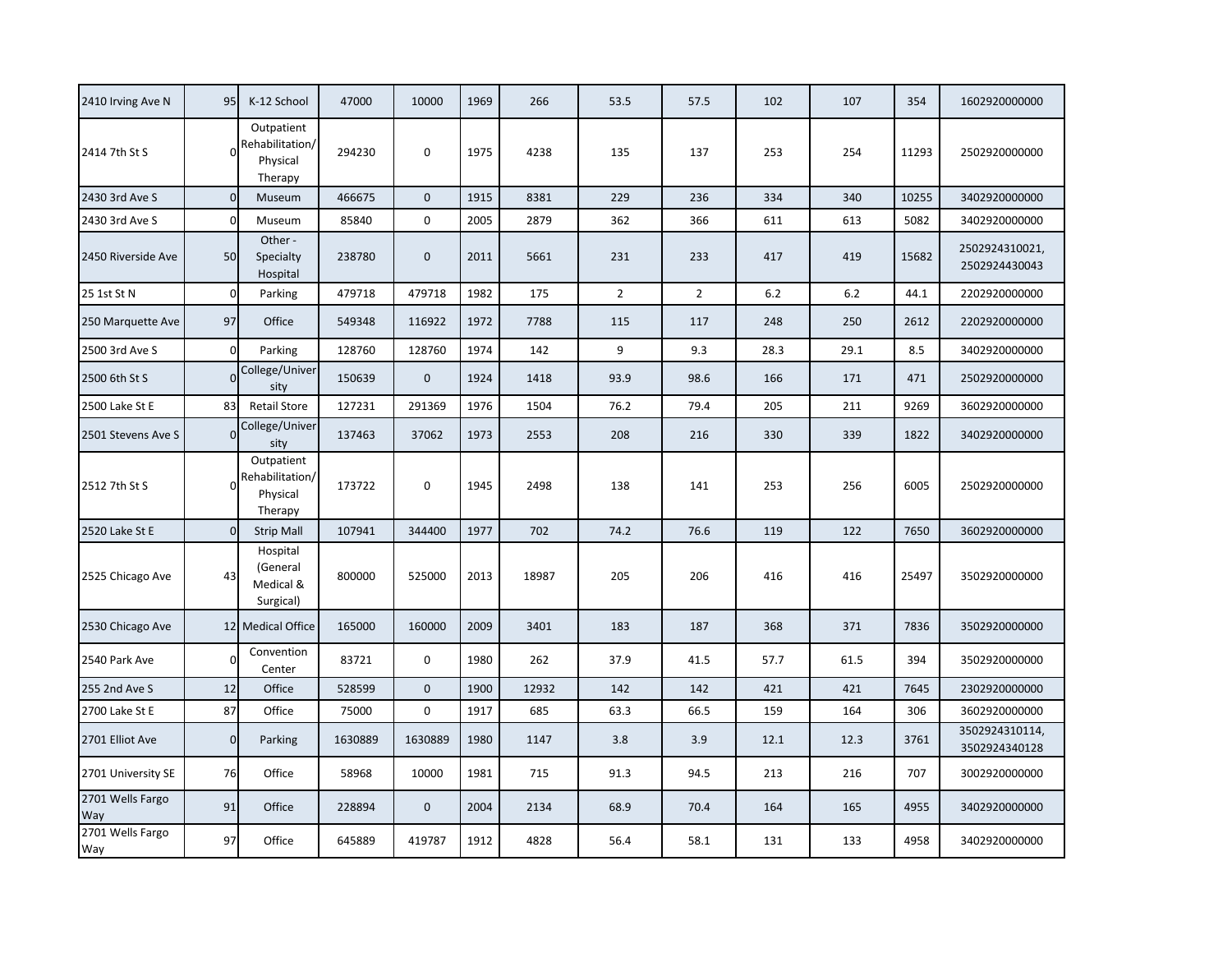| 2730 31St St E                        | $\Omega$     | Worship<br>Facility                      | 52920  | $\pmb{0}$   | 1923 | 153  | 35.5 | 38.8 | 53.5 | 57   | 224         | 102824000000                    |
|---------------------------------------|--------------|------------------------------------------|--------|-------------|------|------|------|------|------|------|-------------|---------------------------------|
| 277 12th Ave N                        | 15           | K-12 School                              | 89688  | $\pmb{0}$   | 1968 | 766  | 71.3 | 74   | 151  | 154  | 1.9         | 2202920000000                   |
| 2801 4th Ave S -<br>south Building #5 | 95           | Office                                   | 241753 | $\pmb{0}$   | 1983 | 1888 | 51.5 | 53   | 136  | 138  | 3041        | 3402920000000                   |
| 2808 Hennepin Ave                     | $\Omega$     | Fitness<br>Center/Health<br>Club/Gym     | 55000  | 0           | 1986 | 1022 | 162  | 165  | 331  | 334  | 2547        | 3302920000000                   |
| 2824 13Th Ave S                       | 53           | Worship<br>Facility                      | 66124  | 20000       | 2005 | 332  | 48.7 | 52.6 | 90.4 | 94.2 | 808         | 3502920000000                   |
| 2840 4th Ave S                        | $\Omega$     | Parking                                  | 655000 | 655000      | 2001 | 271  | 2.7  | 2.9  | 8.4  | 9    | 616         | 3402920000000                   |
| 2850 26Th Ave S                       |              | Supermarket/<br><b>Grocery Store</b>     | 65130  | $\mathbf 0$ | 1989 | 2328 | 241  | 248  | 623  | 630  | 2443        | 3602920000000                   |
| 2901 Chicago Ave                      | 60           | Hotel                                    | 83000  | $\pmb{0}$   | 2005 | 1006 | 88.8 | 89.9 | 212  | 214  | 3131        | 3502920000000                   |
| 2910 Pillsbury Ave                    | 61           | <b>Mixed Use</b><br>Property             | 105270 | 31384       | 2005 | 1339 | 89.9 | 92.7 | 222  | 224  | 5102        | 3402920000000                   |
| 2924 4th Ave S                        | 57           | K-12 School                              | 158947 | $\mathsf 0$ | 2007 | 975  | 46.4 | 48.4 | 108  | 110  | 1511        | 3402924440213,                  |
| 2929 Chicago Ave                      | 99           | Office                                   | 444541 | $\pmb{0}$   | 1927 | 2764 | 40.5 | 41.3 | 108  | 109  | 14397       | 3502924340754,<br>3502924340755 |
| 2935 10th Ave S                       | $\mathbf{0}$ | Parking                                  | 534850 | 534850      | 2005 | 115  | 1.4  | 1.4  | 4.3  | 4.3  | $\mathbf 0$ | 3502924340411,<br>3502924340412 |
| 30 5th St S                           | $\mathbf{0}$ | Parking                                  | 20500  | 180000      | 1966 | 193  | 51.4 | 53.5 | 162  | 168  | 12.8        | 2202920000000                   |
| 30 7th St S -<br>marriott Hotel       | 57           | Hotel                                    | 555000 | 0           | 1990 | 0    | 114  | 116  | 201  | 202  | 28158       | 2202920000000                   |
| 300 1st Ave N                         | $\Omega$     | Vocational<br>School                     | 95809  | $\pmb{0}$   | 1886 | 722  | 54.6 | 55.8 | 132  | 133  | 1222        | 2202920000000                   |
| 300 Industrial Blvd                   | O            | Mixed Use<br>Property                    | 65400  | 91850       | 1971 | 309  | 46.9 | 49.5 | 85.1 | 87.9 | 1070        | 1802920000000                   |
| 300 Washington<br>Ave s               | 75           | Hotel                                    | 217323 | 270000      | 2001 | 2836 | 125  | 129  | 235  | 239  | 8908        | 2302920000000                   |
| 3001 Broadway St<br>Ne                | 96           | Office                                   | 192600 | 346481      | 2000 | 1610 | 49.8 | 51.2 | 144  | 146  | 3005        | 1802920000000                   |
| 3027 Hennepin Ave                     | $\Omega$     | <b>Mixed Use</b><br>Property             | 176701 | 182400      | 1983 | 3089 | 153  | 159  | 311  | 318  | 8786        | 402824000000                    |
| 3100 Lake St W                        | 60           | Office                                   | 54000  | 0           | 1953 | 610  | 108  | 114  | 203  | 209  | 986         | 3202920000000                   |
| 3106 Nicollet Ave                     |              | Transportation<br>0 Terminal/Stati<br>on | 210000 | $\mathbf 0$ | 1990 | 1269 | 66.2 | 71   | 110  | 115  | 6922        | 302824000000                    |
| 312 3rd St S                          | 91           | Office                                   | 71010  | 0           | 1906 | 364  | 42   | 44.7 | 90.6 | 93.4 | 280         | 2302920000000                   |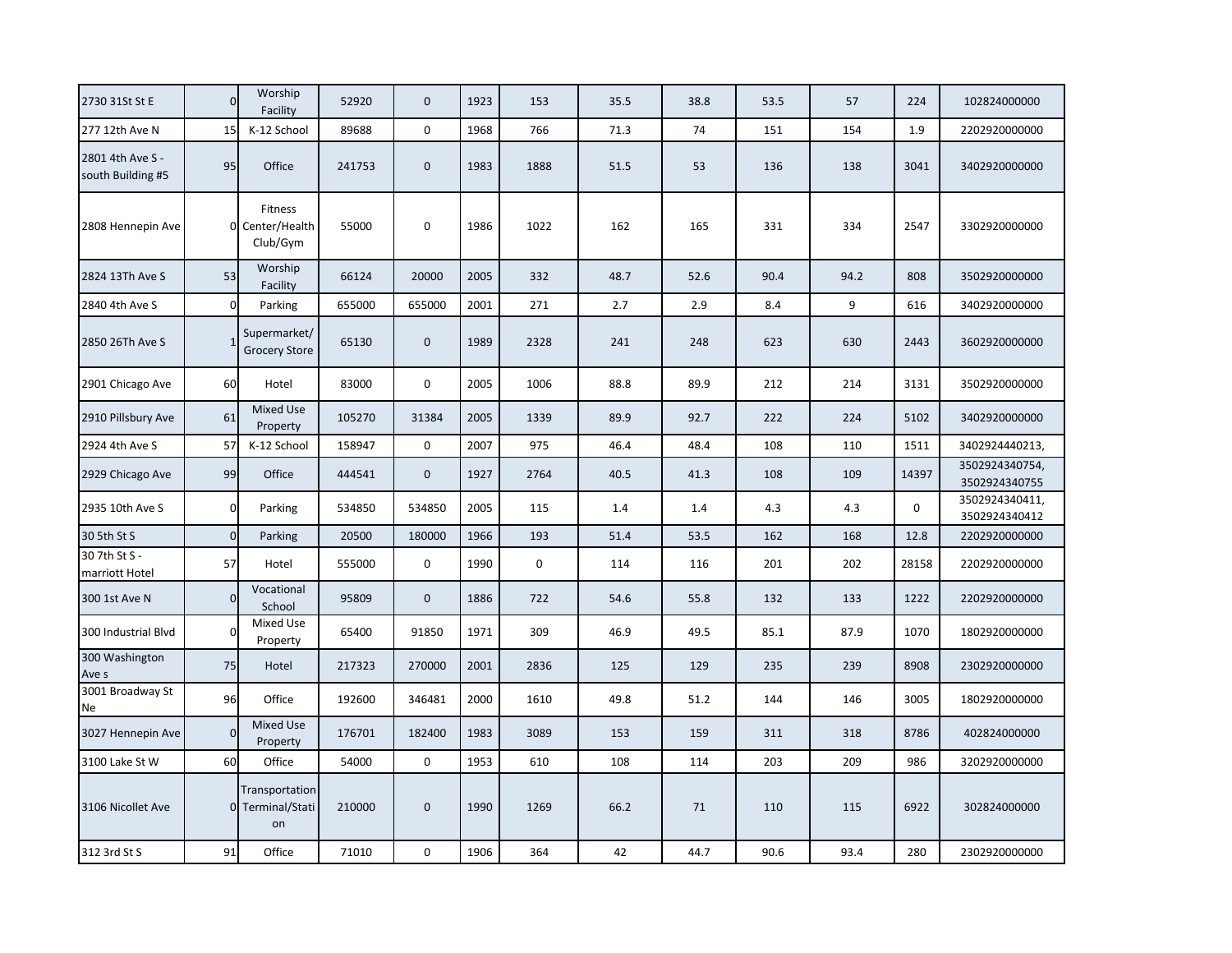| 3200 Lake St W                  | $\overline{0}$ | <b>Strip Mall</b>                               | 89054   | 44440       | 1988 | 1914  | 180  | 187  | 381  | 389  | 3500  | 3202920000000                   |
|---------------------------------|----------------|-------------------------------------------------|---------|-------------|------|-------|------|------|------|------|-------|---------------------------------|
| 323 Stinson Blvd                | $\mathbf{1}$   | Office                                          | 75670   | 0           | 1969 | 3341  | 260  | 262  | 762  | 764  | 1127  | 1802920000000                   |
| 33 S 6th St                     | 98             | Office                                          | 1375717 | $\mathbf 0$ | 1982 | 11011 | 64   | 65.3 | 140  | 141  | 6944  | 2202920000000                   |
| 330 2nd Ave                     | 87             | Office                                          | 233522  | 28700       | 1980 | 2095  | 69   | 71.7 | 156  | 160  | 1778  | 2302920000000                   |
| 330 University Ave<br><b>SE</b> | $\Omega$       | Mixed Use<br>Property                           | 366600  | 44064       | 1968 | 5122  | 127  | 129  | 250  | 252  | 4873  | 2302920000000                   |
| 331 2nd Ave S                   | 100            | Office                                          | 137823  | 0           | 1982 | 1567  | 81.6 | 87   | 199  | 209  | 1190  | 2302920000000                   |
| 333 Washington<br>Ave N         | 81             | Office                                          | 68043   | $\mathbf 0$ | 1895 | 640   | 70.6 | 73.1 | 165  | 168  | 988   | 2202920000000                   |
| 3335 Blaisdell Ave              |                | Fitness<br>0 Center/Health<br>Club/Gym          | 61000   | 32000       | 1960 | 1036  | 185  | 192  | 309  | 316  | 4747  | 302824000000                    |
| 3433 Broadway St<br><b>NE</b>   | 99             | Office                                          | 126066  | 162200      | 1985 | 756   | 41.1 | 42.8 | 105  | 106  | 1940  | 1802920000000                   |
| 353 5th St N                    |                | Other -<br>Entertainment<br>/Public<br>Assembly | 1127632 | 184160      | 2010 | 11750 | 70.7 | 71.7 | 181  | 182  | 19034 | 2202920000000                   |
| 3660 Technology<br>Dr           | 27             | Office                                          | 169300  | 300000      | 1985 | 4537  | 168  | 171  | 464  | 468  | 49.2  | 302924000000                    |
| 3701 Wayzata Blvd               | 100            | Office                                          | 425036  | 388460      | 1953 | 2051  | 48.4 | 51.8 | 87.1 | 90.7 | 1792  | 2902920000000                   |
| 3737 3rd Ave S                  | $\Omega$       | Social/Meetin<br>g Hall                         | 216300  | 30000       | 1918 | 1123  | 52.7 | 56.9 | 93.9 | 98.9 | 1510  | 302824000000                    |
| 400 1st Ave N                   | 79             | Office                                          | 224808  | $\mathbf 0$ | 1910 | 2308  | 98.3 | 103  | 181  | 186  | 1862  | 2202920000000                   |
| 400 2nd Ave S                   | 59             | Office                                          | 135009  | $\mathbf 0$ | 1979 | 1665  | 100  | 106  | 218  | 224  | 955   | 2202920000000                   |
| 400 4th St S                    | 83             | Office                                          | 394146  | $\mathbf 0$ | 1881 | 3124  | 90.4 | 97.4 | 145  | 153  | 4650  | 2302924330037,<br>2302924330041 |
| 400 Stinson Blvd                | 78             | Office                                          | 252441  | 152690      | 1920 | 3164  | 102  | 105  | 222  | 224  | 3693  | 1302924440008,<br>1302924440009 |
| 401 1st Ave N                   | 74             | Office                                          | 56928   | $\pmb{0}$   | 1914 | 487   | 90.6 | 96.2 | 151  | 159  | 278   | 2202920000000                   |
| 401 2nd Ave S                   | 31             | Hotel                                           | 201719  | $\mathbf 0$ | 1906 | 2784  | 108  | 110  | 241  | 243  | 5298  | 2302920000000                   |
| 401 3rd St N                    | $\overline{0}$ | Office                                          | 107839  | 70584       | 1901 | 823   | 61.9 | 65.1 | 135  | 139  | 986   | 2202924130017,<br>2202924130147 |
| 401 Nicollet Mall               | 63             | Office                                          | 212000  | 11000       | 2016 | 3160  | 81.5 | 81.5 | 256  | 256  | 1663  | 2202920000000                   |
| 4021 Thomas Ave<br>N            | $\mathbf 0$    | Other -<br>Education                            | 56963   | $\mathsf 0$ | 1950 | 400   | 106  | 115  | 134  | 143  | 740   | 502924000000                    |
| 404 3rd Ave N                   | 99             | Office                                          | 55500   | $\mathbf 0$ | 1895 | 243   | 35.4 | 37.6 | 77.3 | 81.3 | 943   | 2202920000000                   |
| 404 8Th St S                    | 76             | Office                                          | 73722   | 9500        | 1927 | 667   | 90.3 | 92.6 | 160  | 162  | 228   | 2602920000000                   |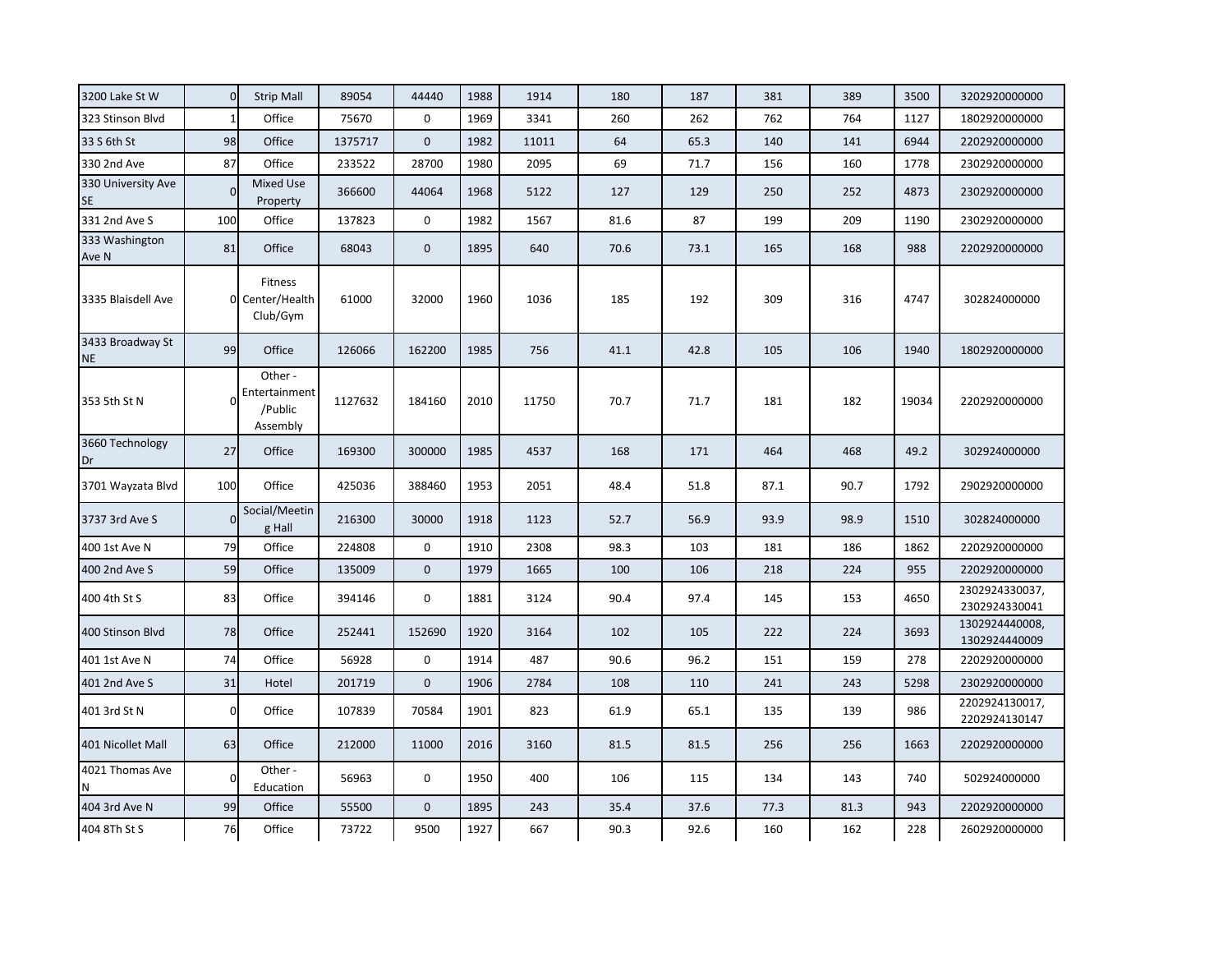| 405 8th St S              | 56             | Hotel                        | 136699 | 45000        | 1924 | 1601         | 125  | 132  | 213  | 220         | 6140  | 2602924230001,<br>2602924230002                                                       |
|---------------------------|----------------|------------------------------|--------|--------------|------|--------------|------|------|------|-------------|-------|---------------------------------------------------------------------------------------|
| 409 Marquette Ave         | $\mathbf{0}$   | Parking                      | 146080 | 0            | 1953 | 128          | 5.2  | 5.5  | 15.2 | 16          | 64.3  | 2202920000000                                                                         |
| 412 3rd St S              | $\overline{0}$ | Parking                      | 545975 | 545975       | 1983 | 517          | 5.2  | 5.4  | 16.3 | 17.1        | 67.5  | 2302924340717,<br>2302924340713                                                       |
| 414 Nicollet Mall         | 24             | Office                       | 373735 | $\mathsf 0$  | 1967 | 8546         | 125  | 128  | 393  | 401         | 6906  | 2202920000000                                                                         |
| 416 10th St S             | 70             | Hotel                        | 85608  | $\mathbf 0$  | 1926 | 633          | 110  | 119  | 140  | 150         | 9715  | 2702920000000                                                                         |
| 420 5Th St N              | 94             | Office                       | 304150 | 35145        | 1913 | 2605         | 61.7 | 65.1 | 150  | 154         | 1385  | 2202920000000                                                                         |
| 4200 West River<br>Pkwy S | 67             | K-12 School                  | 172770 | 30000        | 1956 | 1113         | 53.2 | 56.4 | 114  | 118         | 1895  | 802823000000                                                                          |
| 4225 3rd Ave S            |                | Pre-<br>0 school/Daycar<br>e | 108000 | $\mathbf 0$  | 1963 | 435          | 46.7 | 50.3 | 73.9 | 77.7        | 1513  | 1002820000000                                                                         |
| 425 7th St S              | 50             | Hotel                        | 183559 | $\mathbf 0$  | 1983 | $\mathbf{0}$ | 122  | 123  | 207  | 209         | 19165 | 2602920000000                                                                         |
| 425 S 2nd St              | 88             | Hotel                        | 91600  | $\mathsf 0$  | 2001 | 670          | 58.8 | 60   | 129  | 133         | 2397  | 2302920000000                                                                         |
| 43 Main St SE             | 34             | Office                       | 145654 | $\mathbf 0$  | 1984 | 2370         | 89   | 89.7 | 279  | 282         | 1580  | 2302920000000                                                                         |
| 45 5th St S               | 90             | Office                       | 312452 | 0            | 1921 | 2504         | 87   | 90.8 | 142  | 147         | 2.5   | 2202920000000                                                                         |
| 45 7Th St S Suite<br>200  | 74             | <b>Mixed Use</b><br>Property | 732801 | 137974       | 1987 | 8176         | 97.7 | 100  | 196  | 201         | 6537  | 2202924430261,<br>2202924430262,<br>2202924430263,<br>2202924430246,<br>2202924430247 |
| 45 8th St S #F            | 86             | Hotel                        | 115600 | 37440        | 1998 | 1007         | 66.1 | 0    | 152  | $\mathbf 0$ | 3036  | 2702920000000                                                                         |
| 46 S 11th St              | $\Omega$       | College/Univer<br>sity       | 75019  | $\mathbf{0}$ | 2005 | 896          | 109  | 114  | 210  | 215         | 357   | 2702920000000                                                                         |
| 465 Nicollet Mall         | 52             | Multifamily<br>Housing       | 324674 | 139141       | 2014 | 2779         | 82.5 | 87.7 | 154  | 161         | 5811  | 2202920000000                                                                         |
| 4652 Lyndale Ave N        | $\overline{0}$ | Other -<br>Services          | 53970  | $\mathbf 0$  | 1986 | 47.9         | 5.9  | 6    | 15.5 | 15.6        | 86.7  | 1211820000000                                                                         |
| 4701 Beard Ave S          | $\mathbf{0}$   | Other                        | 59172  | 0            | 1914 | 1446         | 164  | 168  | 425  | 430         | 113   | 1702820000000                                                                         |
| 4999 France Ave S         | $\mathbf{0}$   | Mixed Use<br>Property        | 42147  | 45681        | 2000 | 855          | 112  | 115  | 349  | 356         | 0.6   | 1702820000000                                                                         |
| 50 6th St S               | 88             | Office                       | 852592 | 274098       | 2001 | 8774         | 58.4 | 60.3 | 177  | 182         | 10457 | 2202920000000                                                                         |
| 500 N 5th St              | 92             | Office                       | 246249 | $\mathbf 0$  | 2015 | 2176         | 77.4 | 80.3 | 157  | 161         | 2251  | 2202920000000                                                                         |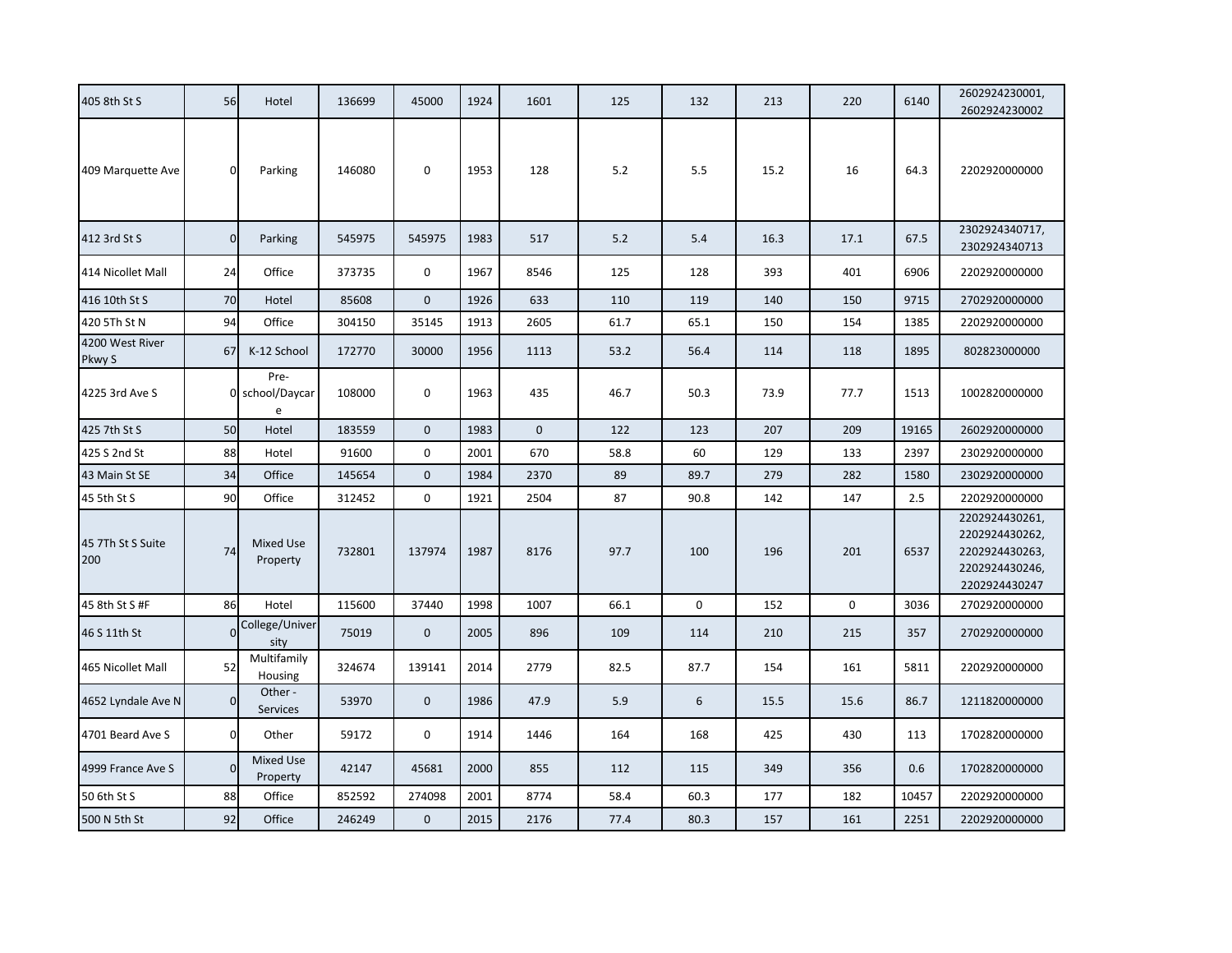| 500 Washington<br>Ave S-depot Office<br>Center | 74             | Office                                         | 143197 | $\mathbf 0$      | 2001 | 1764        | 99.9 | 103  | 218  | 221  | 11           | 2302920000000                   |
|------------------------------------------------|----------------|------------------------------------------------|--------|------------------|------|-------------|------|------|------|------|--------------|---------------------------------|
| 5000 Oliver Ave N                              | 37             | K-12 School                                    | 53446  | $\mathbf 0$      | 1955 | 407         | 91.9 | 98.2 | 141  | 147  | 285          | 1111820000000                   |
| 501 4th Ave S                                  | $\Omega$       | Parking                                        | 87120  | 304920           | 1974 | 360         | 23.1 | 23.5 | 71   | 71.9 | 616          | 2602920000000                   |
| 501 Nicollet Mall<br>#D                        | $\Omega$       | <b>Mixed Use</b><br>Property                   | 118159 | $\boldsymbol{0}$ | 1991 | $\mathbf 0$ | 92.4 | 95.4 | 182  | 188  | 1264         | 2202920000000                   |
| 501 Nicollet Mall #j                           | 89             | Office                                         | 683103 | 0                | 1991 | 6449        | 88.6 | 91.2 | 166  | 170  | 4202         | 2202924440120,<br>2202924440111 |
| 5025 Knox Ave S                                | 38             | Worship<br>Facility                            | 107000 | 180000           | 1949 | 958         | 96.9 | 104  | 163  | 170  | 662          | 1602820000000                   |
| 507 23Rd Ave S                                 | $\overline{0}$ | Parking                                        | 45500  | 45500            | 1945 | 177         | 21.2 | 21.2 | 66.7 | 66.7 | $\mathbf 0$  | 2502920000000                   |
| 507 23rd Ave S                                 | $\overline{0}$ | Parking                                        | 75000  | 75000            | 1945 | 202         | 14.7 | 14.7 | 46.2 | 46.2 | $\mathbf{0}$ | 2502920000000                   |
| 510 1st Ave Nbutler<br>North Building          | $\Omega$       | Office                                         | 138474 | $\mathbf 0$      | 1910 | 1490        | 95.2 | 102  | 192  | 199  | 4441         | 2202920000000                   |
| 511 Groveland Ave                              | 59             | Worship<br>Facility                            | 106412 | 30000            | 1916 | 626         | 61.1 | 66.3 | 107  | 112  | 1085         | 2702920000000                   |
| 517 Marquette Ave                              | $\mathbf{0}$   | Parking                                        | 63583  | 189200           | 1999 | 320         | 38.5 | 40.6 | 88.5 | 90.7 | 20.2         | 2202920000000                   |
| 524 23Rd Ave S                                 | $\Omega$       | Hospital<br>(General<br>Medical &<br>Surgical) | 82807  | $\mathbf 0$      | 1990 | 2160        | 289  | 295  | 463  | 468  | 6043         | 2502920000000                   |
| 525 2nd St N                                   | 48             | Hotel                                          | 81300  | 19300            | 2000 | 750         | 69.3 | 69.9 | 162  | 163  | 3200         | 2202920000000                   |
| 525 West 54th St                               | 3              | K-12 School                                    | 85345  | 60000            | 1922 | 782         | 126  | 138  | 172  | 185  | 3121         | 2202820000000                   |
| 527 Marquette Ave                              | 41             | Office                                         | 142136 | $\mathbf 0$      | 1929 | $\mathbf 0$ | 170  | 181  | 270  | 284  | 20.5         | 2202920000000                   |
| 528 Hennepin Ave                               | $\Omega$       | Performing<br>Arts                             | 119970 | $\boldsymbol{0}$ | 1888 | 853         | 56   | 59.1 | 125  | 129  | 1272         | 2202920000000                   |
| 550 4th St S                                   | 99             | Office                                         | 534292 | $\mathbf 0$      | 2016 | 3173        | 47.1 | 50.2 | 105  | 109  | 4474         | 2602920000000                   |
| 560 6Th Ave N                                  | 41             | Office                                         | 56000  | $\mathbf 0$      | 1984 | 880         | 85.9 | 85.7 | 270  | 269  | 683          | 2202920000000                   |
| 570 6th Ave N                                  | $\Omega$       | Other - Public<br>Services                     | 285160 | 0                | 1984 | 1869        | 73.4 | 77.7 | 120  | 124  | 6331         | 2202920000000                   |
| 5937 Nicollet Ave                              | 100            | Supermarket/<br><b>Grocery Store</b>           | 66903  | $\mathbf 0$      | 2008 | 2649        | 275  | 282  | 691  | 699  | 1938         | 2202820000000                   |
| 600 1st Ave N                                  | $\Omega$       | Indoor Arena                                   | 622188 | $\mathbf 0$      | 1990 | 8971        | 123  | 126  | 243  | 246  | 111          | 2202920000000                   |
| 600 4th St S                                   | 99             | Office                                         | 534292 | $\mathbf 0$      | 2016 | 3142        | 46.1 | 49.3 | 104  | 107  | 3594         | 2602920000000                   |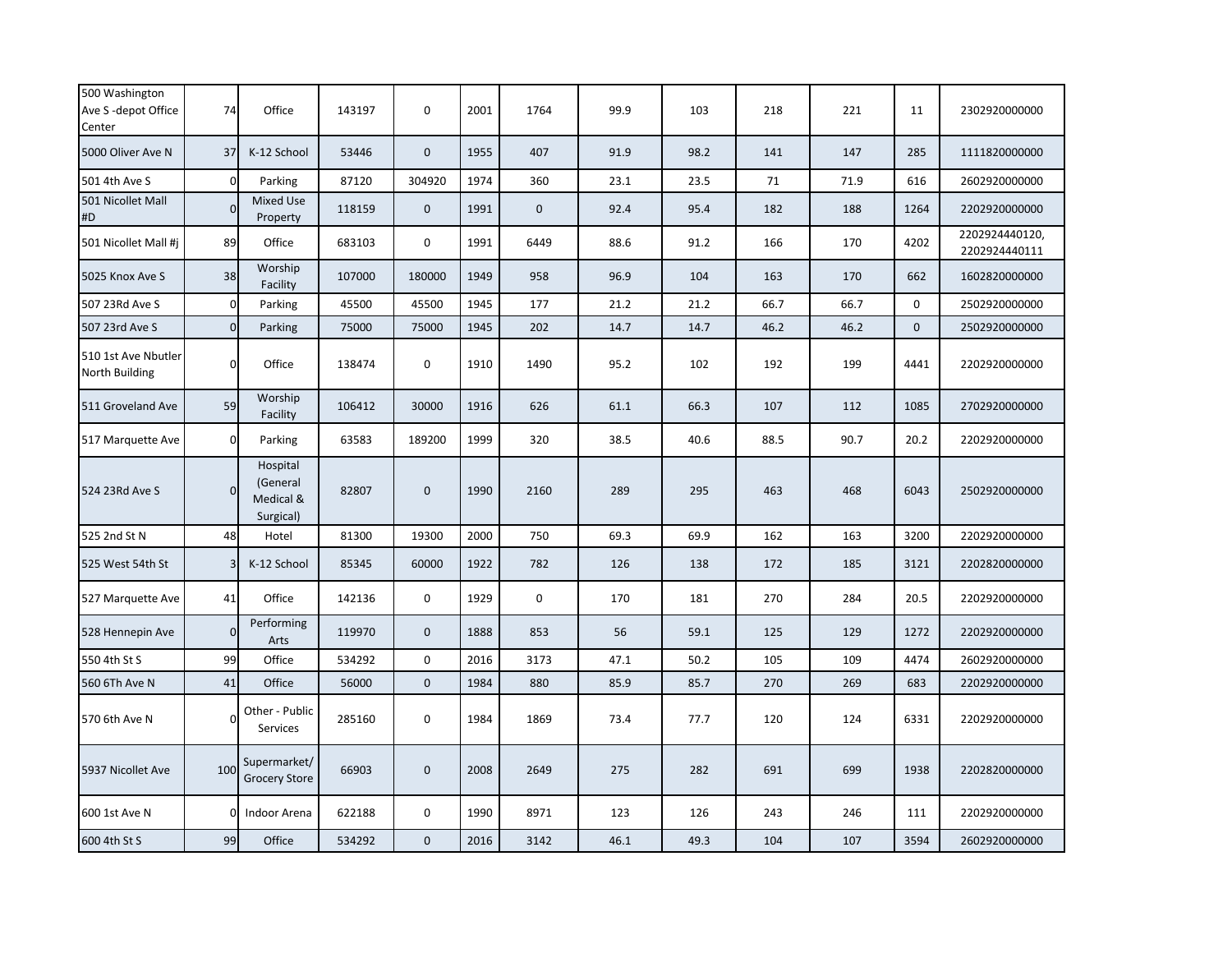| 600 Hennepin Ave                                     | 63             | Mixed Use<br>Property                          | 306273 | 206365      | 2002 | 0     | 124  | 128  | 267 | 277  | 12315 | 2202920000000                   |
|------------------------------------------------------|----------------|------------------------------------------------|--------|-------------|------|-------|------|------|-----|------|-------|---------------------------------|
| 600 Nicollet Mall                                    |                | 0 Enclosed Mall                                | 465843 | $\mathbf 0$ | 1982 | 1090  | 18.7 | 18.4 | 41  | 40.7 | 42.8  | 2202920000000                   |
| 601 1st Ave N                                        | 64             | Hotel                                          | 208721 | 0           | 2003 | 2511  | 104  | 106  | 213 | 218  | 6917  | 2202920000000                   |
| 6010 Lyndale Ave S                                   | $\Omega$       | <b>Retail Store</b>                            | 212951 | 103612      | 1970 | 2317  | 125  | 134  | 200 | 210  | 26.9  | 2102820000000                   |
| 606 24th Ave S -<br><b>Fairview St Marys</b><br>Bldg | 88             | Hospital<br>(General<br>Medical &<br>Surgical) | 596511 | $\mathbf 0$ | 1945 | 11603 | 184  | 187  | 342 | 344  | 19676 | 2502920000000                   |
| 610 22nd Ave S                                       | $\Omega$       | <b>Mixed Use</b><br>Property                   | 112100 | 20400       | 2007 | 930   | 82.2 | 87.5 | 150 | 155  | 2148  | 2502920000000                   |
| 615 1st Ave NE -<br><b>River Station</b>             | 79             | Office                                         | 157227 | 60340       | 1928 | 1562  | 68.9 | 70.7 | 173 | 175  | 981   | 2302920000000                   |
| 615 2nd Ave S                                        | 15             | Hotel                                          | 192699 | $\mathbf 0$ | 1912 | 3143  | 168  | 176  | 291 | 300  | 15399 | 2702920000000                   |
| 616 24th Ave S                                       |                | 16 Medical Office                              | 79000  | $\mathbf 0$ | 1945 | 1688  | 118  | 117  | 367 | 365  | 4799  | 2502920000000                   |
| 625 22nd Ave S                                       | $\Omega$       | <b>Mixed Use</b><br>Property                   | 65000  | $\mathbf 0$ | 1988 | 590   | 88.5 | 93.3 | 160 | 165  | 2296  | 2502920000000                   |
| 625 2nd Ave S                                        | $\mathbf 0$    | Other                                          | 56201  | $\mathbf 0$ | 1914 | 1045  | 149  | 159  | 324 | 335  | 792   | 2702920000000                   |
| 625 4th Ave S                                        | 94             | Office                                         | 525000 | 33075       | 1981 | 4751  | 70.3 | 73.2 | 159 | 163  | 5174  | 2602920000000                   |
| 630 22Nd Ave S                                       | $\overline{0}$ | Library                                        | 70000  | 0           | 1997 | 908   | 112  | 118  | 227 | 233  | 673   | 2502920000000                   |
| 640 Stinson Pkwy                                     | $\overline{0}$ | Office                                         | 250414 | 142188      | 1920 | 5978  | 162  | 164  | 416 | 418  | 2303  | 1302924410013,<br>1302924410012 |
| 700 10Th Ave S                                       | 76             | Office                                         | 60528  | 0           | 1920 | 603   | 105  | 107  | 177 | 179  | 402   | 2602920000000                   |
| 700 5th Ave S                                        | $\Omega$       | Parking                                        | 15944  | 343438      | 1982 | 315   | 192  | 207  | 348 | 365  | 67    | 2602920000000                   |
| 700 Dunwoody<br>Blvd/Wayzata Blvd                    |                | Vocational<br>School                           | 73050  | 180000      | 1949 | 632   | 103  | 111  | 159 | 168  | 204   | 2802920000000                   |
| 700 Humboldt Ave<br>N                                |                | Pre-<br>0 school/Daycar<br>e                   | 58000  | $\mathbf 0$ | 1991 | 439   | 75.5 | 79   | 137 | 140  | 2078  | 2102920000000                   |
| 701 25th Ave S                                       |                | 68 Medical Office                              | 60225  | $\mathbf 0$ | 1985 | 717   | 107  | 107  | 209 | 210  | 690   | 2502920000000                   |
| 701 Broadway W                                       | 100            | Supermarket/<br><b>Grocery Store</b>           | 80135  | $\pmb{0}$   | 2008 | 2764  | 249  | 253  | 604 | 609  | 1264  | 1602920000000                   |
| 701 Washington<br>Ave N                              | 61             | Office                                         | 160209 | 40000       | 1911 | 1793  | 107  | 110  | 201 | 205  | 4.4   | 2202920000000                   |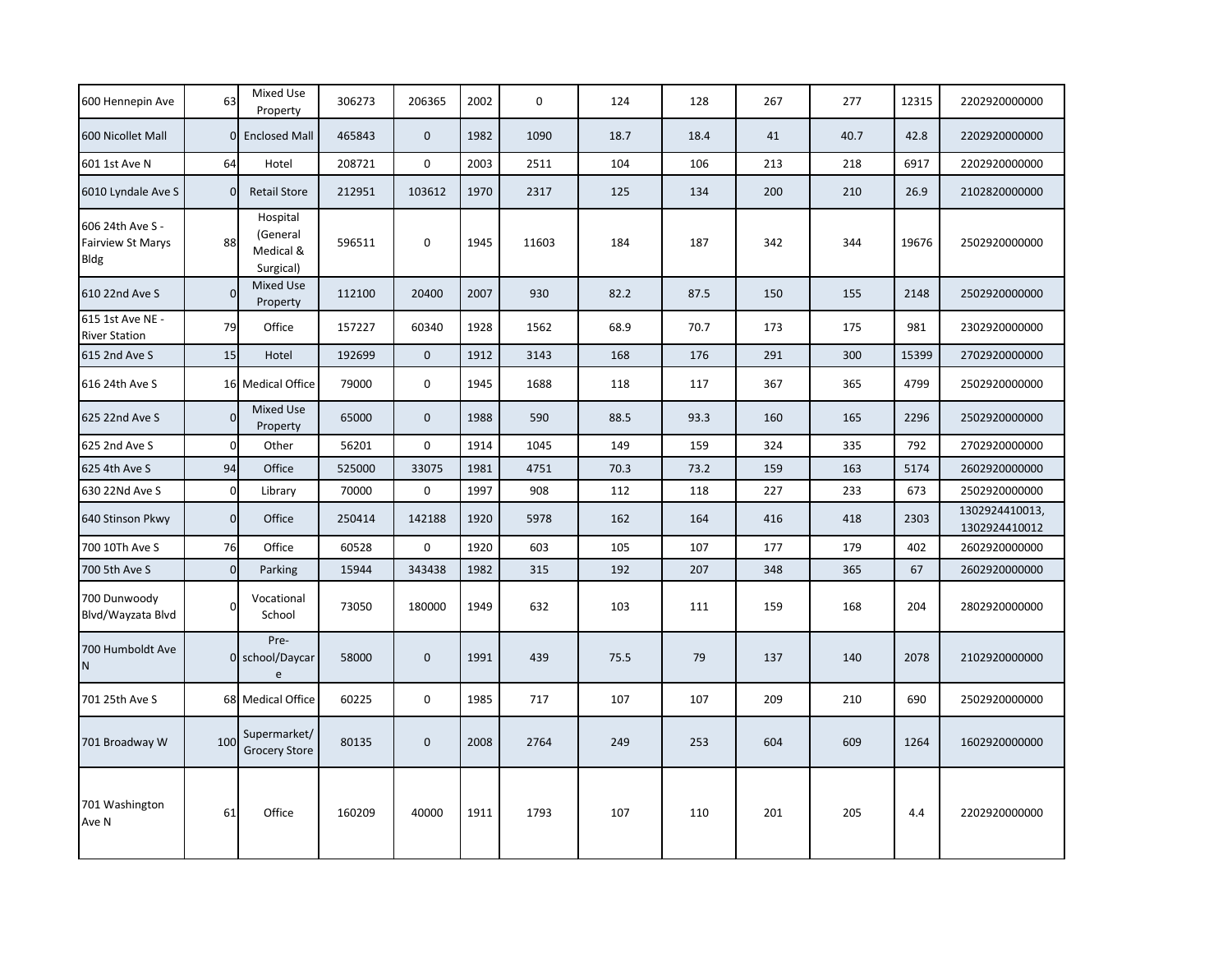| 702 1st St N                                       | 88             | Office                                         | 127484  | $\mathbf{0}$ | 1905 | 2110         | 48.8 | 50.7 | 120  | 123  | 4547        | 2202920000000                                     |
|----------------------------------------------------|----------------|------------------------------------------------|---------|--------------|------|--------------|------|------|------|------|-------------|---------------------------------------------------|
| 704 4th Ave S                                      | 94             | Office                                         | 671610  | 246077       | 1987 | 4940         | 76.7 | 79.2 | 154  | 158  | 6090        | 2702920000000                                     |
| 706 2nd Ave S -<br>baker Building                  | 5 <sup>1</sup> | Office                                         | 112356  | $\mathbf 0$  | 1926 | 2426         | 171  | 178  | 376  | 385  | 943         | 2702920000000                                     |
| 707 2nd Ave S -<br>american Express<br>Headquarter | 91             | Financial<br>Office                            | 972407  | 184590       | 1999 | 9634         | 76.1 | 80   | 174  | 178  | 11697       | 2702920000000                                     |
| 710 24th St E                                      | 62             | Hospital<br>(General<br>Medical &<br>Surgical) | 165169  | $\mathbf 0$  | 1987 | 2777         | 162  | 166  | 302  | 305  | 4854        | 3502920000000                                     |
| 710 2nd St S                                       | 80             | Office                                         | 119155  | $\mathbf 0$  | 2003 | 1077         | 109  | 114  | 167  | 173  | 516         | 2302920000000                                     |
| 711 Hennepin Ave                                   | $\Omega$       | <b>Mixed Use</b><br>Property                   | 93000   | 8000         | 1972 | 1045         | 99.7 | 106  | 200  | 206  | 2833        | 2202920000000                                     |
| 715 20th Ave S                                     |                | Residence<br>89 Hall/Dormitor<br>y             | 66000   | 21780        | 1999 | 378          | 55.6 | 59.8 | 103  | 108  | 3706        | 2502920000000                                     |
| 715 23rs Ave S                                     |                | Fitness<br>0 Center/Health<br>Club/Gym         | 61800   | $\mathbf{0}$ | 1960 | 1640         | 192  | 199  | 461  | 473  | 2881        | 2502920000000                                     |
| 717 25th Ave S                                     | $\Omega$       | Parking                                        | 40000   | 40000        | 1945 | 179          | 24.5 | 24.5 | 76.9 | 76.9 | $\mathbf 0$ | 2502920000000                                     |
| 717 Marquette Ave<br>- Investors Bldg              | $\overline{0}$ | Office                                         | 424583  | $\mathbf 0$  | 1926 | 1238         | 38.9 | 41.9 | 52.5 | 56   | 1110        | 2702920000000                                     |
| 720 13Th Ave S                                     | 36             | Worship<br>Facility                            | 73986   | 0            | 2003 | 453          | 54.3 | 58.1 | 109  | 113  | 554         | 2602920000000                                     |
| 720 22nd Ave S                                     | $\Omega$       | Social/Meetin<br>g Hall                        | 62500   | $\mathbf 0$  | 1966 | 560          | 87.9 | 93.1 | 158  | 164  | 2788        | 2502920000000                                     |
| 724 1st St N                                       | 97             | Office                                         | 57680   | $\mathbf 0$  | 1886 | 288          | 40   | 41.6 | 88.2 | 89.9 | 473         | 2202920000000                                     |
| 729 2nd Ave                                        | $\Omega$       | <b>Mixed Use</b><br>Property                   | 111232  | 97000        | 1905 | $\mathbf{0}$ | 194  | 198  | 336  | 342  | 9218        | 2702924110083,<br>2702924110053                   |
| 730 2nd Ave S                                      | 97             | Office                                         | 329505  | 80000        | 1968 | 1837         | 55.6 | 57.4 | 98.6 | 101  | 3458        | 2702920000000                                     |
| 8 60Th St W                                        | 72             | Worship<br>Facility                            | 60640   | 62000        | 1959 | 264          | 53.3 | 57.4 | 80.6 | 84.9 | 434         | 2202820000000                                     |
| 80 8th St S                                        | $\Omega$       | Mixed Use<br>Property                          | 2266906 | 196500       | 1973 | 22822        | 95.6 | 98.9 | 177  | 181  | 29789       | 2702924110135,<br>2702924110130                   |
| 800 Lasalle Ave Ste<br>#1040                       | 85             | Office                                         | 782575  | 151710       | 1991 | 8678         | 94   | 96   | 195  | 197  | 10793       | 2702924120125,<br>2702924120133,<br>2702924120122 |
| 800 Nicollet Mall                                  | 88             | Office                                         | 1047458 | 136013       | 2000 | 11134        | 76   | 78.6 | 184  | 187  | 9747        | 2702920000000                                     |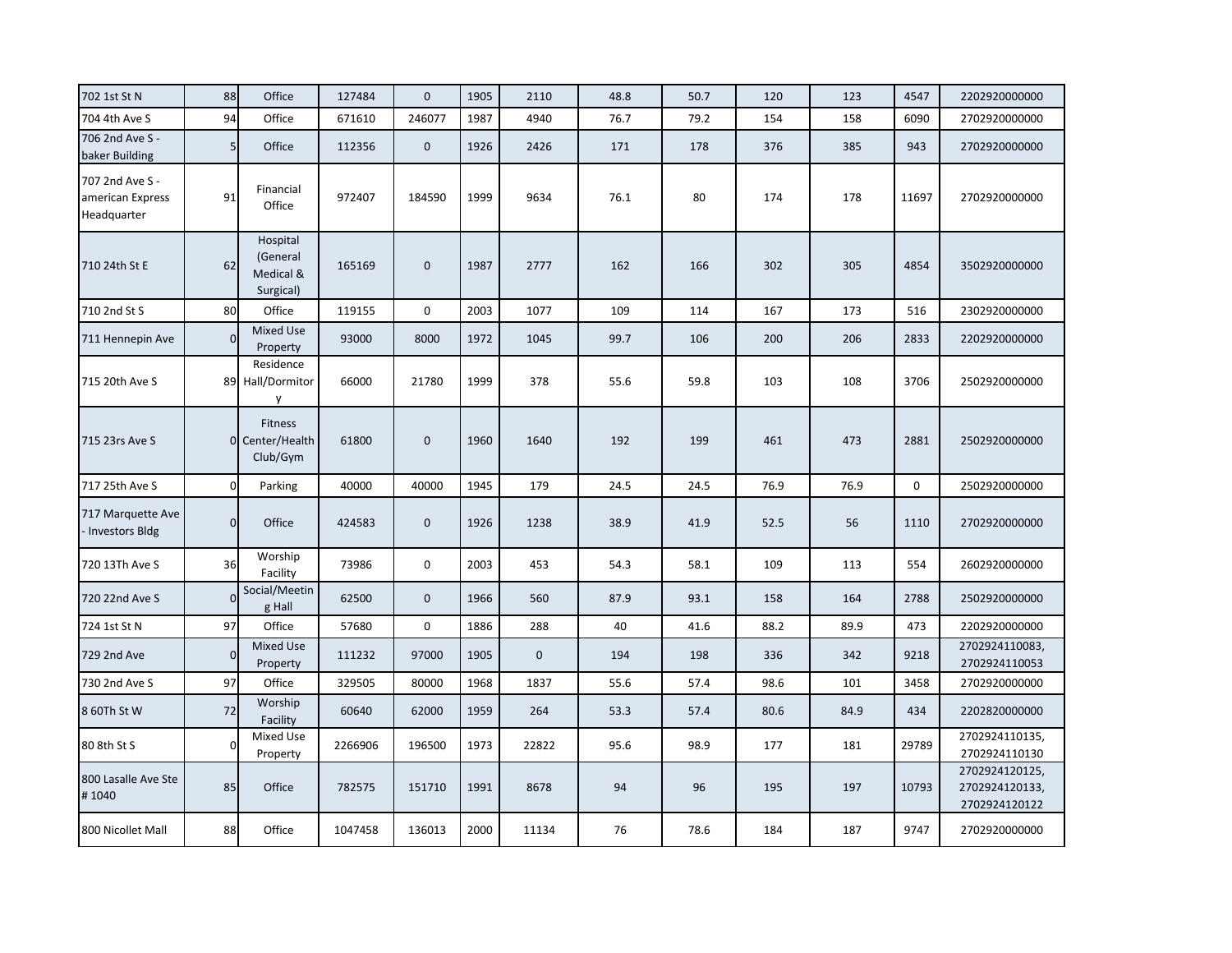| 800 Washington<br>Ave N                         | 96             | Office                             | 382374  | $\mathbf 0$      | 1902 | 2516        | 36.8 | 37.1 | 113 | 114 | 4932        | 2202920000000                   |
|-------------------------------------------------|----------------|------------------------------------|---------|------------------|------|-------------|------|------|-----|-----|-------------|---------------------------------|
| 801 12th Ave N                                  | 86             | Office                             | 60000   | $\mathbf 0$      | 1982 | 466         | 61.8 | 64.4 | 137 | 140 | 1211        | 2102920000000                   |
| 801 21st Ave S                                  |                | Residence<br>0 Hall/Dormitor       | 78800   | $\boldsymbol{0}$ | 1966 | 784         | 89.9 | 94.3 | 175 | 180 | 2125        | 2502920000000                   |
| 801 21st Ave S                                  |                | Residence<br>46 Hall/Dormitor<br>y | 100764  | 0                | 1973 | 1206        | 99.5 | 104  | 209 | 214 | 2434        | 2502920000000                   |
| 801 Nicollet Mall                               | 84             | Office                             | 473563  | 304000           | 1968 | 5325        | 78.1 | 81.2 | 196 | 201 | 5915        | 2702924120089,<br>2702924120088 |
| 805 2Nd Ave S                                   | 23             | Worship<br>Facility                | 70000   | 18800            | 1953 | 579         | 98.9 | 107  | 153 | 162 | 378         | 2702920000000                   |
| 810 Glenwood Ave<br>N                           | $\overline{0}$ | Office                             | 565336  | 510175           | 1909 | 3817        | 49.9 | 52.1 | 119 | 121 | 8642        | 2102920000000                   |
| 811 Lasalle Ave                                 | $\Omega$       | Other - Mall                       | 60000   | 16000            | 1969 | $\mathbf 0$ | 160  | 169  | 289 | 301 | 3847        | 2702920000000                   |
| 814 9th St S                                    | $\Omega$       | Parking                            | 24731   | 328349           | 1981 | 358         | 145  | 146  | 262 | 265 | 212         | 2602920000000                   |
| 818 2nd St S -<br>guthrie Theatre               | $\Omega$       | Performing<br>Arts                 | 231642  | $\mathbf 0$      | 2006 | 4634        | 116  | 116  | 345 | 344 | 8332        | 2302920000000                   |
| 818 Dunwoody<br><b>Blvd</b>                     | $\Omega$       | College/Univer<br>sity             | 225776  | 250000           | 1914 | 2130        | 88   | 93.2 | 169 | 174 | 7536        | 2802920000000                   |
| 821 Marquette Ave                               | $\mathbf{1}$   | Hotel                              | 202536  | 40343            | 1929 | 3793        | 174  | 181  | 336 | 343 | 10116       | 2702920000000                   |
| 825 8th St S                                    | 46             | Office                             | 176529  | $\boldsymbol{0}$ | 1982 | 2283        | 148  | 155  | 237 | 243 | 4726        | 2602920000000                   |
| 825 Nicollet Mall -<br><b>Medical Arts Bldg</b> |                | 73 Medical Office                  | 299253  | 0                | 1923 | 3615        | 122  | 126  | 203 | 208 | 4899        | 2702920000000                   |
| 84 10th St S                                    | 68             | Office                             | 63360   | $\mathbf 0$      | 1914 | 655         | 80.4 | 81.4 | 181 | 182 | 2972        | 2702920000000                   |
| 88 6th St S                                     | 54             | Hotel                              | 208442  | 0                | 2007 | 2525        | 115  | 120  | 218 | 222 | 8603        | 2202920000000                   |
| 90 11th St S                                    | $\overline{0}$ | Office                             | 100000  | $\overline{0}$   | 1983 | 1940        | 130  | 131  | 336 | 336 | 2133        | 2702920000000                   |
| 90 7th St S                                     | 92             | Office                             | 1340572 | 157358           | 1987 | 10892       | 51.5 | 53.2 | 140 | 143 | 7066        | 2702920000000                   |
| 900 2nd Ave S -<br>international<br>Center      | 69             | Office                             | 365222  | 96546            | 1984 | 5448        | 91.2 | 93   | 258 | 260 | 4879        | 2702920000000                   |
| 900 4th St N                                    | $\mathbf 0$    | Mixed Use<br>Property              | 130000  | 0                | 1964 | 924         | 88.1 | 94.1 | 132 | 138 | 3263        | 2202920000000                   |
| 900 Nicollet Mall #c                            | 87             | Office                             | 522088  | $\mathbf 0$      | 2001 | 4895        | 82   | 83.9 | 165 | 167 | 6614        | 2702924120183,<br>2702924120184 |
| 900 Nicollet Mall #h                            | 74             | <b>Retail Store</b>                | 158193  | 1000             | 2001 | 2222        | 82.7 | 83.1 | 242 | 242 | $\mathbf 0$ | 2702920000000                   |
| 900 Washington<br>Ave N                         | $\overline{0}$ | Parking                            | 226384  | 226384           | 2000 | 91          | 2.7  | 2.8  | 8.6 | 8.8 | 10.3        | 2202920000000                   |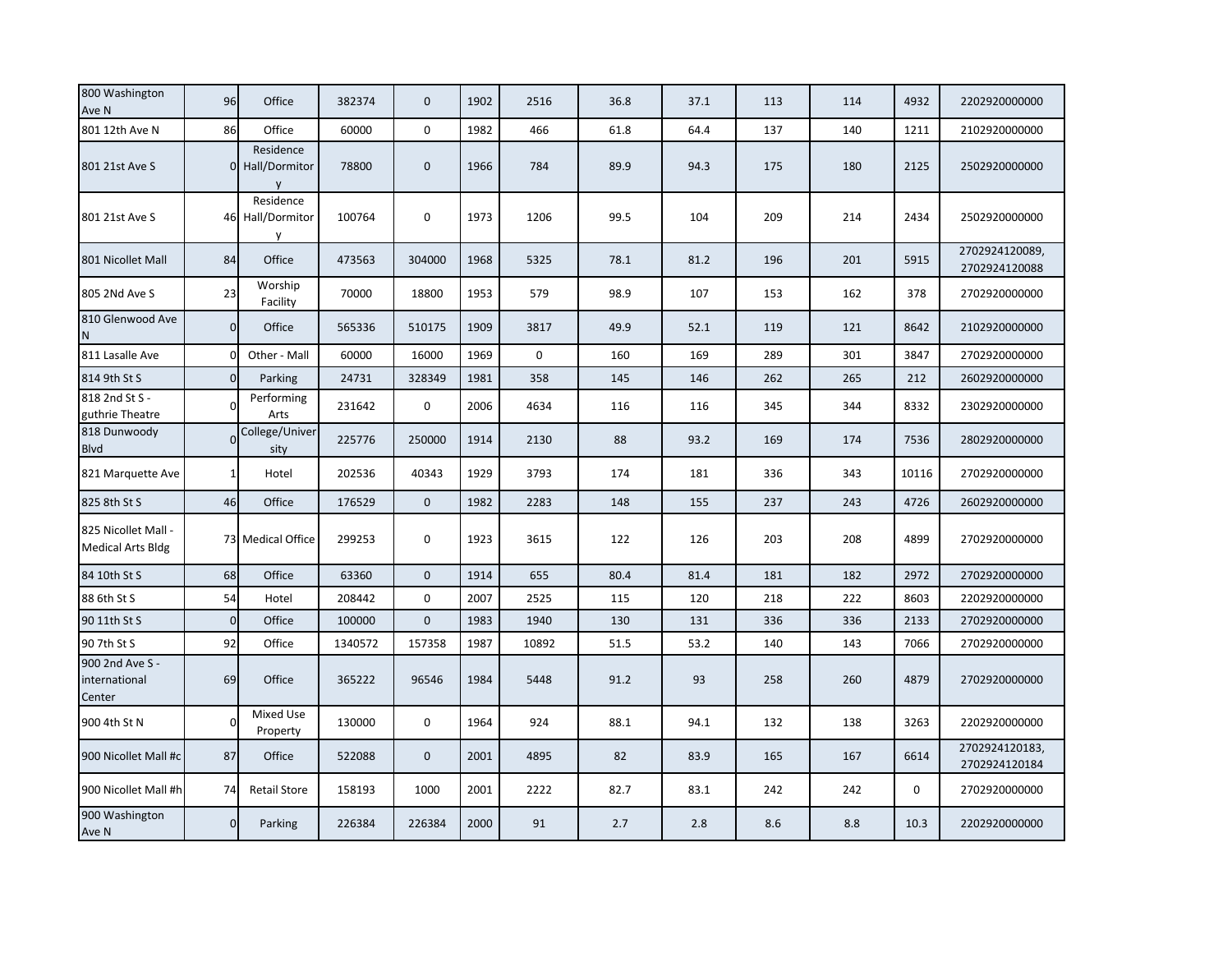| 900 Washington<br>Ave S                          | 63             | Hotel                                          | 85855   | 0           | 2008 | 1050        | 76.8 | 76.8 | 212  | 212  | 3550  | 2602920000000                                     |
|--------------------------------------------------|----------------|------------------------------------------------|---------|-------------|------|-------------|------|------|------|------|-------|---------------------------------------------------|
| 901 3rd Ave S                                    | 93             | Financial<br>Office                            | 979784  | 286221      | 2002 | 8876        | 60.1 | 61.6 | 157  | 158  | 10972 | 2702920000000                                     |
| 901 Hennepin Ave                                 | $\overline{2}$ | Hotel                                          | 73439   | 0           | 1912 | 1379        | 184  | 185  | 336  | 338  | 5541  | 2702924120004,<br>2702924120005,<br>2702924120084 |
| 901 Nicollet<br>Mallyoung Quinlan<br><b>Bldg</b> | 97             | Office                                         | 260206  | 69334       | 1926 | $\mathbf 0$ | 59.1 | 61.1 | 113  | 116  | 1569  | 2702920000000                                     |
| 910 26Th St E                                    |                | 64 Medical Office                              | 61609   | 0           | 1986 | 686         | 75.1 | 76.2 | 193  | 193  | 606   | 3502920000000                                     |
| 910 Elliot Ave                                   |                | College/Univer<br>sity                         | 117144  | $\mathbf 0$ | 1900 | 629         | 53.3 | 56.6 | 96.8 | 100  | 1878  | 2602920000000                                     |
| 910 Lasalle Ave                                  | $\overline{0}$ | Parking                                        | 190335  | 180360      | 1954 | 177         | 5.6  | 5.9  | 16   | 16.8 | 46.4  | 2702920000000                                     |
| 911 Marquette Ave                                | 94             | Office                                         | 685144  | 66439       | 1991 | 6401        | 58.5 | 60.2 | 162  | 164  | 5100  | 2702920000000                                     |
| 913 26Th St E                                    | 34             | Hospital<br>(General<br>Medical &<br>Surgical) | 1560501 | 0           | 1926 | 39109       | 271  | 279  | 459  | 466  | 66315 | 3502920000000                                     |
| 920 28th St E                                    |                | 59 Medical Office                              | 75798   | $\mathbf 0$ | 1986 | 908         | 91.6 | 95.2 | 208  | 212  | 993   | 3502920000000                                     |
| 920 2nd Ave S                                    | 85             | Office                                         | 293978  | 63906       | 1986 | 3228        | 74.7 | 77.8 | 191  | 195  | 4770  | 2702920000000                                     |
| 920 Lake St E                                    | $\Omega$       | Restaurant                                     | 70000   | $\mathbf 0$ | 1928 | 2297        | 275  | 279  | 582  | 585  | 5220  | 3502920000000                                     |
| 921 Marquette Ave                                | $\Omega$       | Parking                                        | 76114   | 385200      | 1961 | 372         | 64.4 | 70.6 | 91.3 | 97.7 | 106   | 2702924110024,<br>2702924140002,<br>2702924110025 |
| 921 Washington<br>Ave S                          | 81             | Office                                         | 52516   | $\mathbf 0$ | 1920 | 584         | 83.1 | 85   | 195  | 197  | 805   | 2602920000000                                     |

## **Glossary of Terms**

# **Btu - British Thermal Unit**

A unit of energy, which can represent both thermal energy and electricity. One BTU is the amount of energy required to raise one pound of water one degree Fahrenheit. These are some Btu conversions for other units of energy: 1 kWh of electricity = 3413 Btu, 1 therm of natural gas = 100,000 Btu, kBtu = 1,000 Btus, 1 mmBtu = 1,000,000 Btus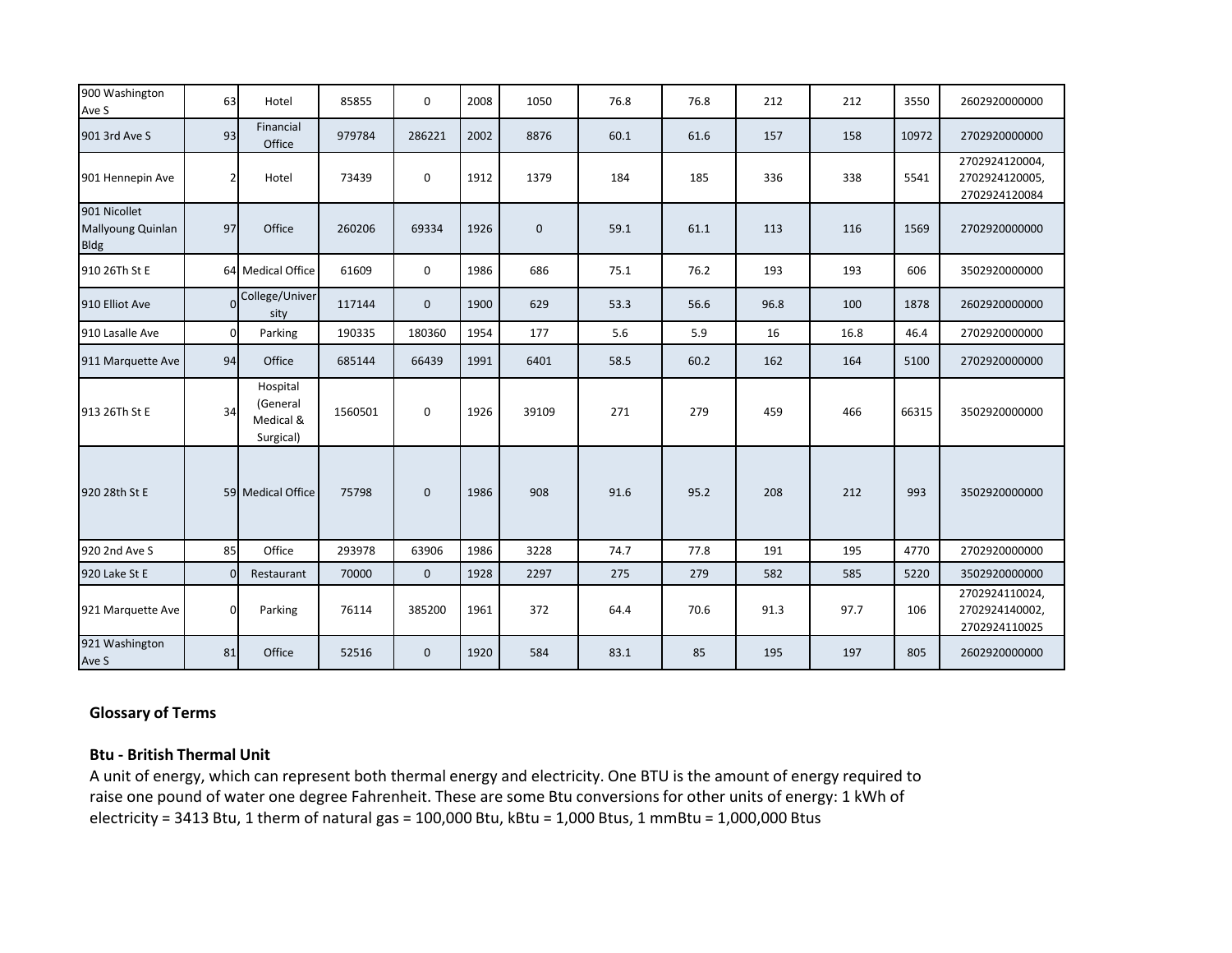## **ENERGY STAR Rating**

The 1-100 ENERGY STAR score was developed by the Environmental Protection Agency (EPA) and provides a metric for comparison with other similar buildings across the country. The score accounts for differences in climate, occupancy and operating hours. A score of 50 represents median energy performance, while a score of 75 or better indicates a building is a top performer. For more information, read How the 1-100 ENERGY STAR score is calculated.

#### **Energy Benchmarking**

The process of comparing a building's energy performance to other similar properties, based on a standard metric. ENERGY STAR Portfolio Manager was the software used to benchmark the public buildings in this report, and the metric for comparison is Energy Use Intensity (EUI).

## **Energy Use Intensity (EUI)**

The metric used for comparing buildings by normalizing for size. It is expressed as kBtu/ft<sup>2</sup> and is calculated by taking the total energy consumed in a year (in kBtu) and dividing it by the floor area of the building (in ft<sup>2</sup>). Parking area is not included in this calculation.

## **Site EUI**

Site energy represents the amount of heat and electricity consumed by a building as reflected in utility bills normalized by the building area. This is a relevant metric for facility managers to understand how a building's energy use has changed over time. Site EUI does not, however, account for the environmental impacts of transmission and delivery of energy. Site energy sources for public buildings include: electricity, natural gas, chilled water, and steam.

### **Source EUI**

Source energy represents the total amount of raw fuel that is required to operate the building. It incorporates all transmission, delivery, and production losses. By taking all energy use into account, the metric provides a complete assessment of energy efficiency in a building.

### **Total GHG Emissions (MtCO2e)**

The metric used in this report for greenhouse gas emissions, which represent a million metric tons of carbon dioxide equivalents. Equivalent CO2 (CO2e) is a universal standard measurement for greenhouse gasses such as and their ability to trap heat in the atmosphere. These greenhouse gasses include carbon dioxide, methane, nitrous oxide, and chloroflouro-carbons. Greenhouse gas emissions for buildings are calculated using the ENERGY STAR Portfolio Manager Methodology for Greenhouse Gas Inventory and Tracking Calculations.

### **Weather normalized**

When energy use is adjusted to account year-to-year weather differences, allowing for comparison of a building to itself over time. Through this procedure, the energy in a given year is adjusted to express the energy that would have been